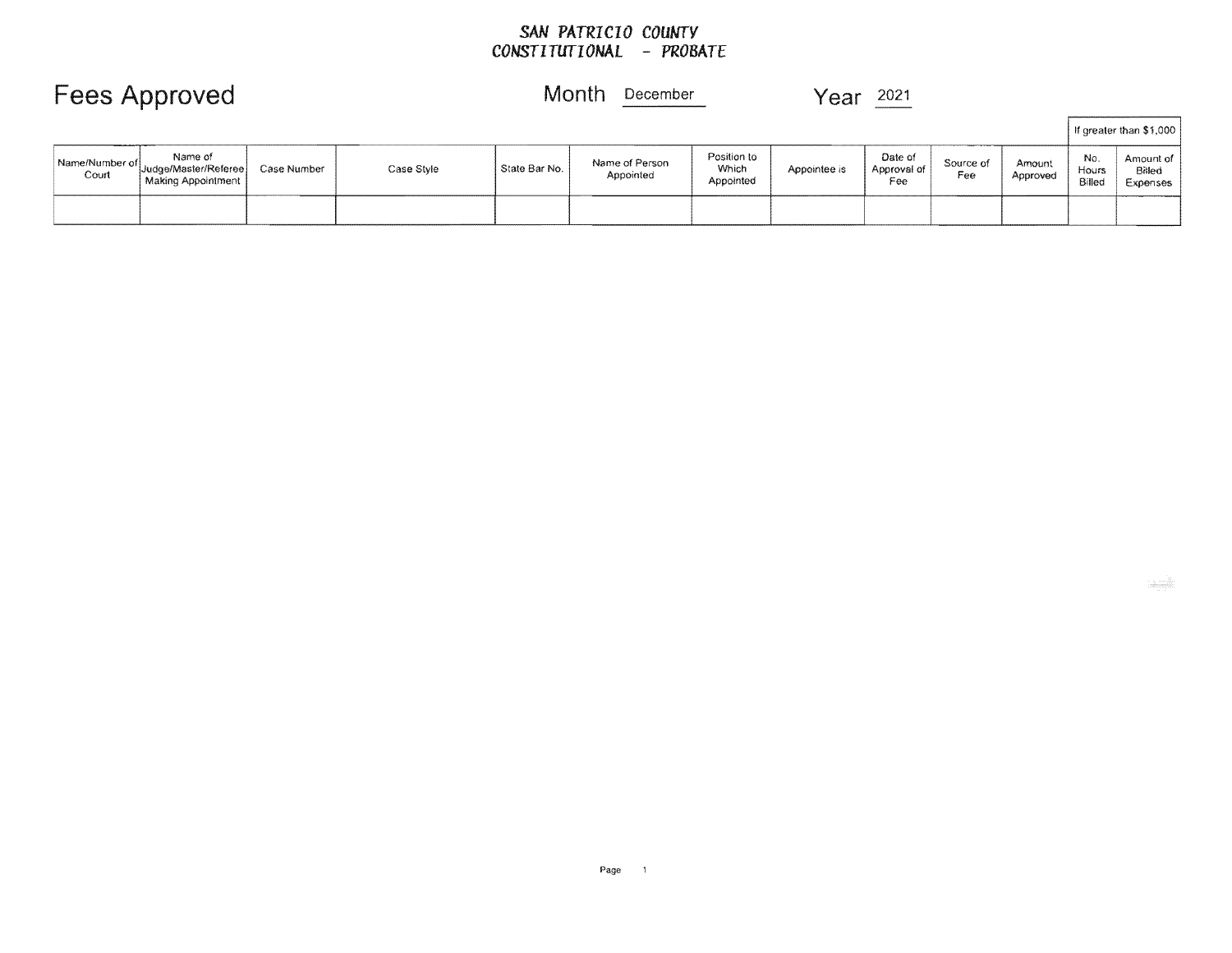## *SAN PATRICIO COUNTY CONSTITUTIONAL* - *PROBATE*

## Appointments Approved Month December Year 2021

| Name/Number of<br>Court | Name of<br>Judge/Master/Referee<br>Making Appointment | Case Number | Case Style | State Bar No. | Name of Person<br>Appointed | Position to Which<br>Appointed | Appointee is | Date of<br>Appointment |
|-------------------------|-------------------------------------------------------|-------------|------------|---------------|-----------------------------|--------------------------------|--------------|------------------------|
|                         |                                                       |             |            |               |                             |                                |              |                        |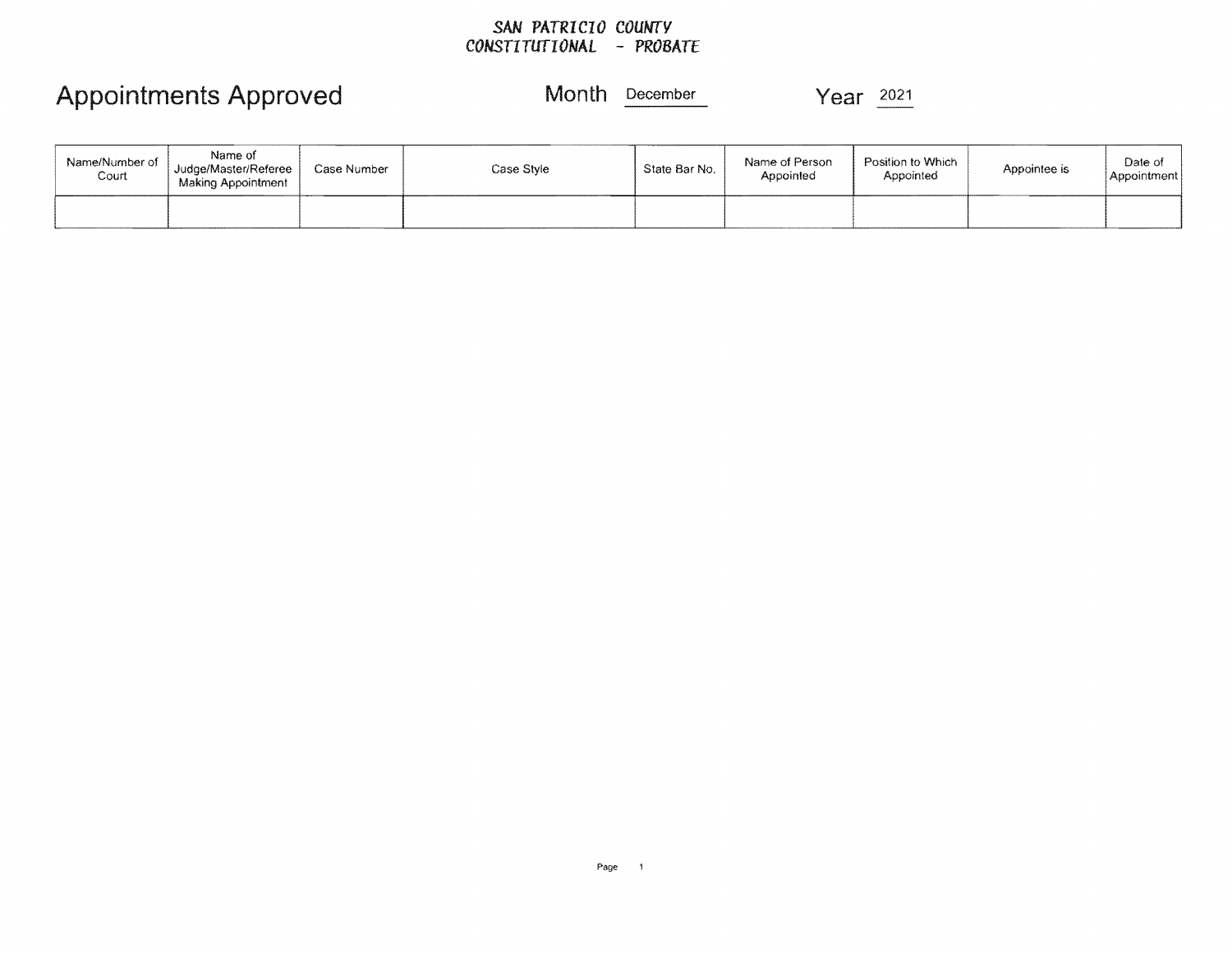## *SAN PATRICIO COUNTY CONSTITUTIONAL* - *CRIMINAL*

|                         | <b>Fees Approved</b>                                    |             |            |               | Month<br>December           |                                   | $\gamma$ ear | 2021                          |                  |                    |                        |                                 |
|-------------------------|---------------------------------------------------------|-------------|------------|---------------|-----------------------------|-----------------------------------|--------------|-------------------------------|------------------|--------------------|------------------------|---------------------------------|
|                         |                                                         |             |            |               |                             |                                   |              |                               |                  |                    |                        | If greater than \$1,000         |
| Name/Number of<br>Court | Name of<br>' Judge/Master/Referee<br>Making Appointment | Case Number | Case Style | State Bar No. | Name of Person<br>Appointed | Position to<br>Which<br>Appointed | Appointee is | Date of<br>Approval of<br>Fee | Source of<br>Fee | Amount<br>Approved | No.<br>Hours<br>Billed | Amount of<br>Billed<br>Expenses |
|                         |                                                         |             |            |               |                             |                                   |              |                               |                  |                    |                        |                                 |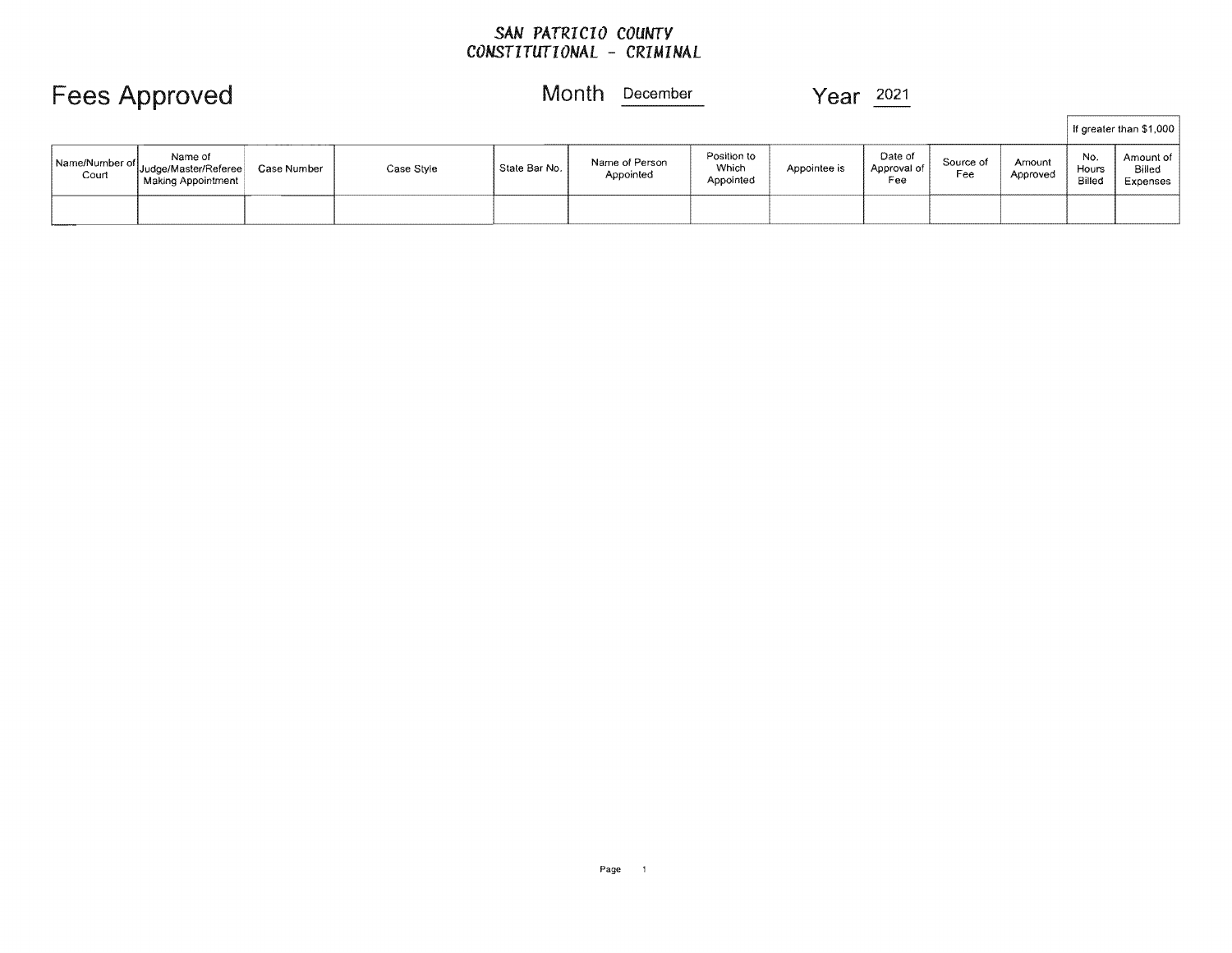## *SAN* **PATRICIO** *COUNTY CONSTITUTIONAL* **- CRIMINAL**

## Appointments Approved Month **December** Year  $\frac{2021}{2021}$

| Name/Number of<br>Court | Name of<br>Judge/Master/Referee<br>Making Appointment | Case Number | Case Style | State Bar No. | Name of Person<br>Appointed | Position to Which<br>Appointed | Appointee is | Date of<br>  Appointment |
|-------------------------|-------------------------------------------------------|-------------|------------|---------------|-----------------------------|--------------------------------|--------------|--------------------------|
|                         |                                                       |             |            |               |                             |                                |              |                          |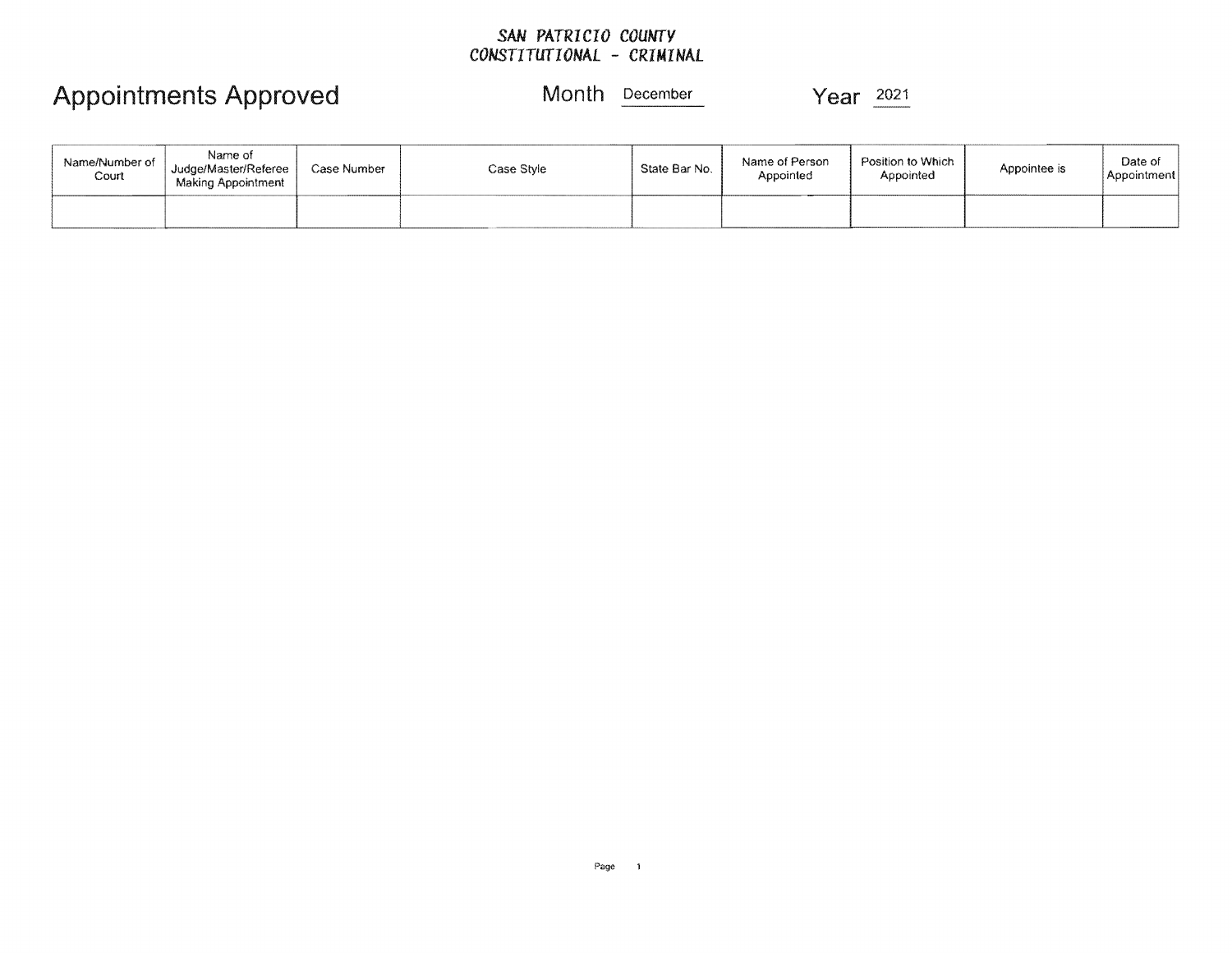### *SAN PATRICIO COUNTY CONSTITUTIONAL* - *CIVIL*

## Fees Approved Month December Year 2021

 $\bar{r}$ 

|                         |                                                         |             |            |               |                             |                                   |              |                               |                  |                    |                        | If greater than \$1,000         |
|-------------------------|---------------------------------------------------------|-------------|------------|---------------|-----------------------------|-----------------------------------|--------------|-------------------------------|------------------|--------------------|------------------------|---------------------------------|
| Name/Number of<br>Court | Name of<br>Judge/Master/Referee<br>  Making Appointment | Case Number | Case Style | State Bar No. | Name of Person<br>Appointed | Position to<br>Which<br>Appointed | Appointee is | Date of<br>Approval of<br>Fee | Source of<br>Fee | Amount<br>Approved | No.<br>Hours<br>Billed | Amount of<br>Billed<br>Expenses |
|                         |                                                         |             |            |               |                             |                                   |              |                               |                  |                    |                        |                                 |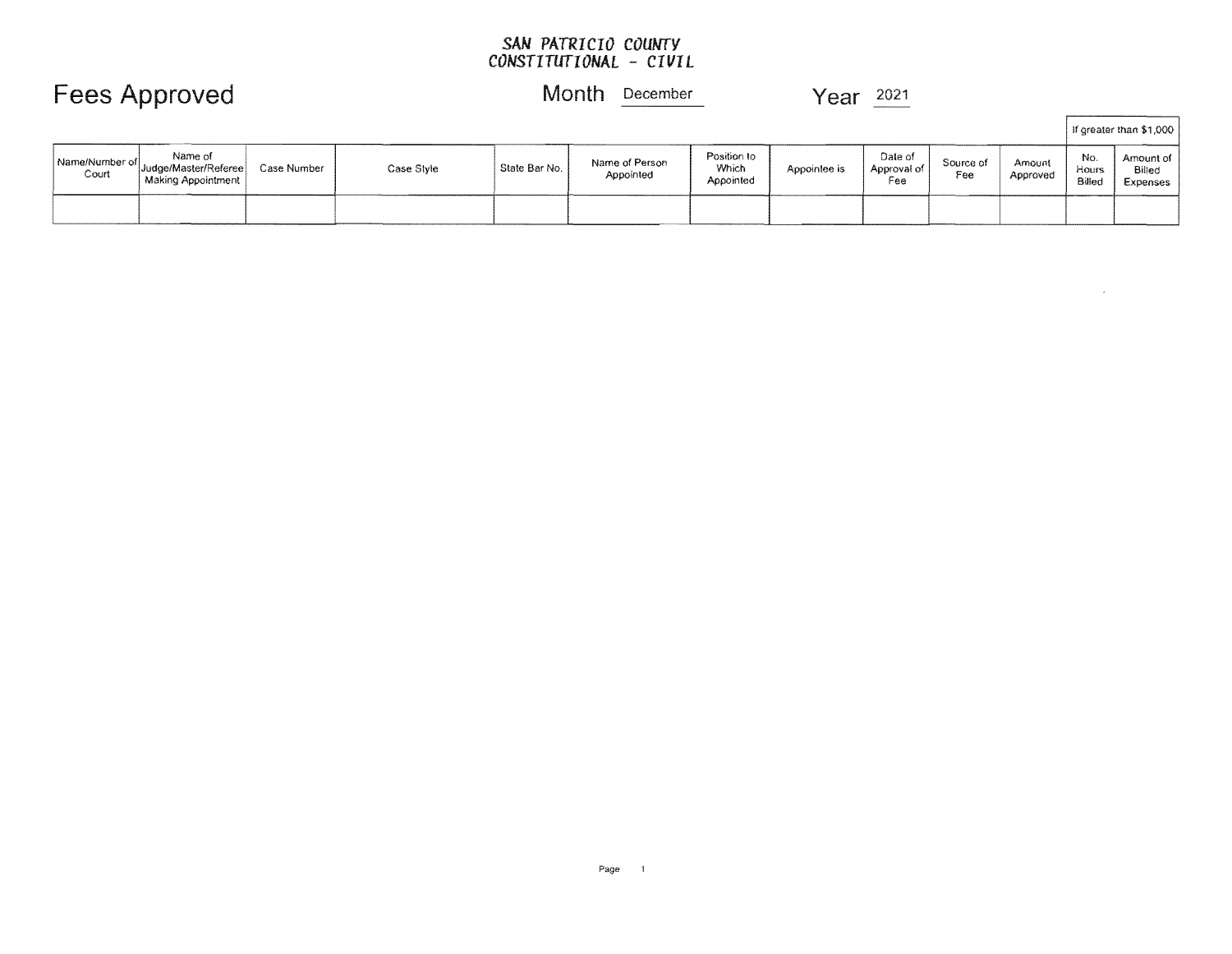## *SAN* **PATRICIO** *COUNTY CONSTITUTIONAL* **-** *CIVIL*

## Appointments Approved Month **December** Year <sup>2021</sup>

| Name/Number of<br>Court | Name of<br>Judge/Master/Referee<br>Making Appointment | Case Number | Case Style | State Bar No. | Name of Person<br>Appointed | Position to Which<br>Appointed | Appointee is | Date of<br>Appointment |
|-------------------------|-------------------------------------------------------|-------------|------------|---------------|-----------------------------|--------------------------------|--------------|------------------------|
|                         |                                                       |             |            |               |                             |                                |              |                        |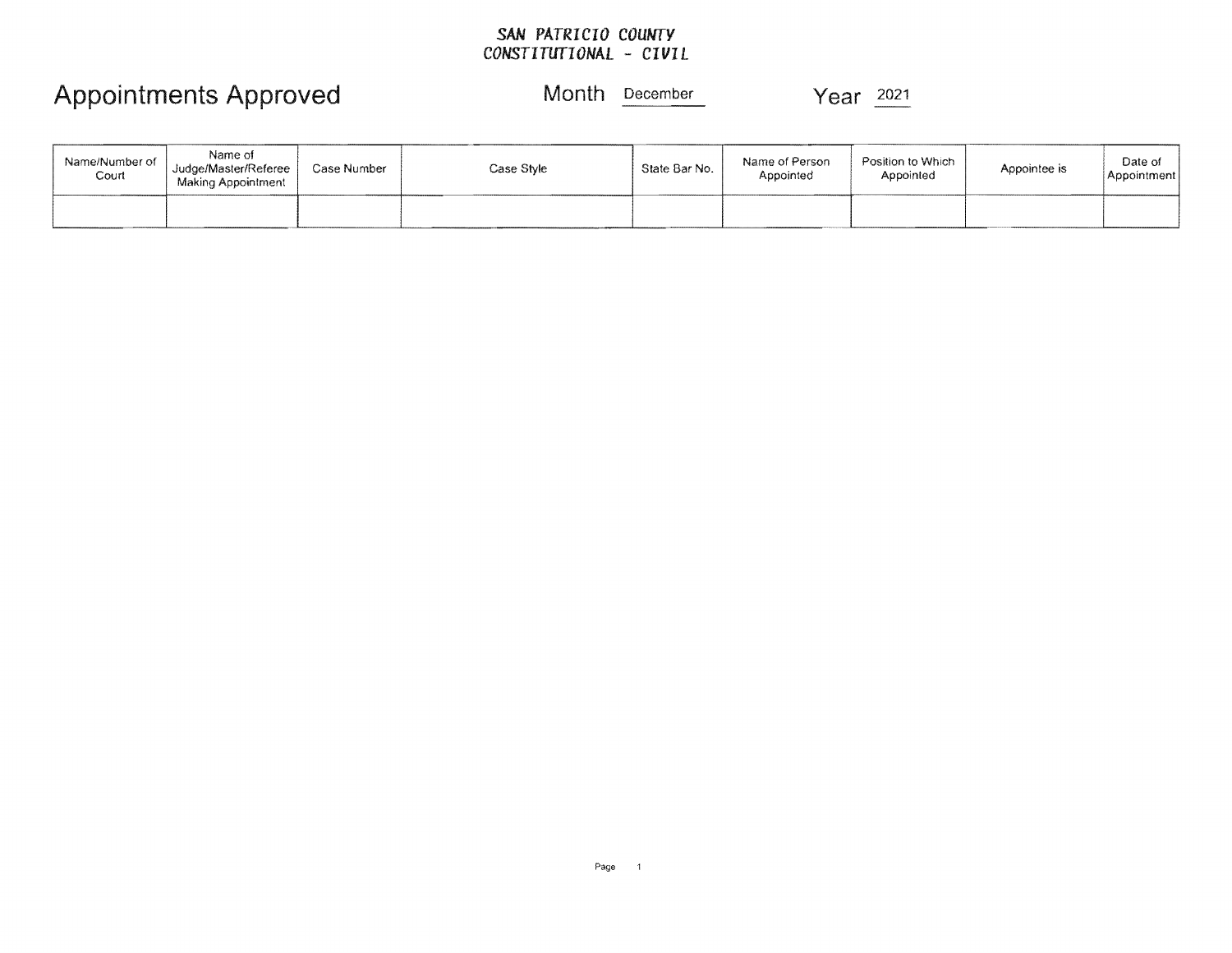## SAN *PATRICIO COUNTY STATUTORY* - *PROBATE*

|                         | <b>Fees Approved</b>                                      |             |            |               | Month<br>December           |                                   | Year         | 2021                          |                  |                    |                        |                                 |
|-------------------------|-----------------------------------------------------------|-------------|------------|---------------|-----------------------------|-----------------------------------|--------------|-------------------------------|------------------|--------------------|------------------------|---------------------------------|
|                         |                                                           |             |            |               |                             |                                   |              |                               |                  |                    |                        | If greater than \$1,000         |
| Name/Number of<br>Court | Name of<br>` Judqe/Master/Referee  <br>Making Appointment | Case Number | Case Style | State Bar No. | Name of Person<br>Appointed | Position to<br>Which<br>Appointed | Appointee is | Date of<br>Approval of<br>Fee | Source of<br>Fee | Amount<br>Approved | No.<br>Hours<br>Billed | Amount of<br>Billed<br>Expenses |
|                         |                                                           |             |            |               |                             |                                   |              |                               |                  |                    |                        |                                 |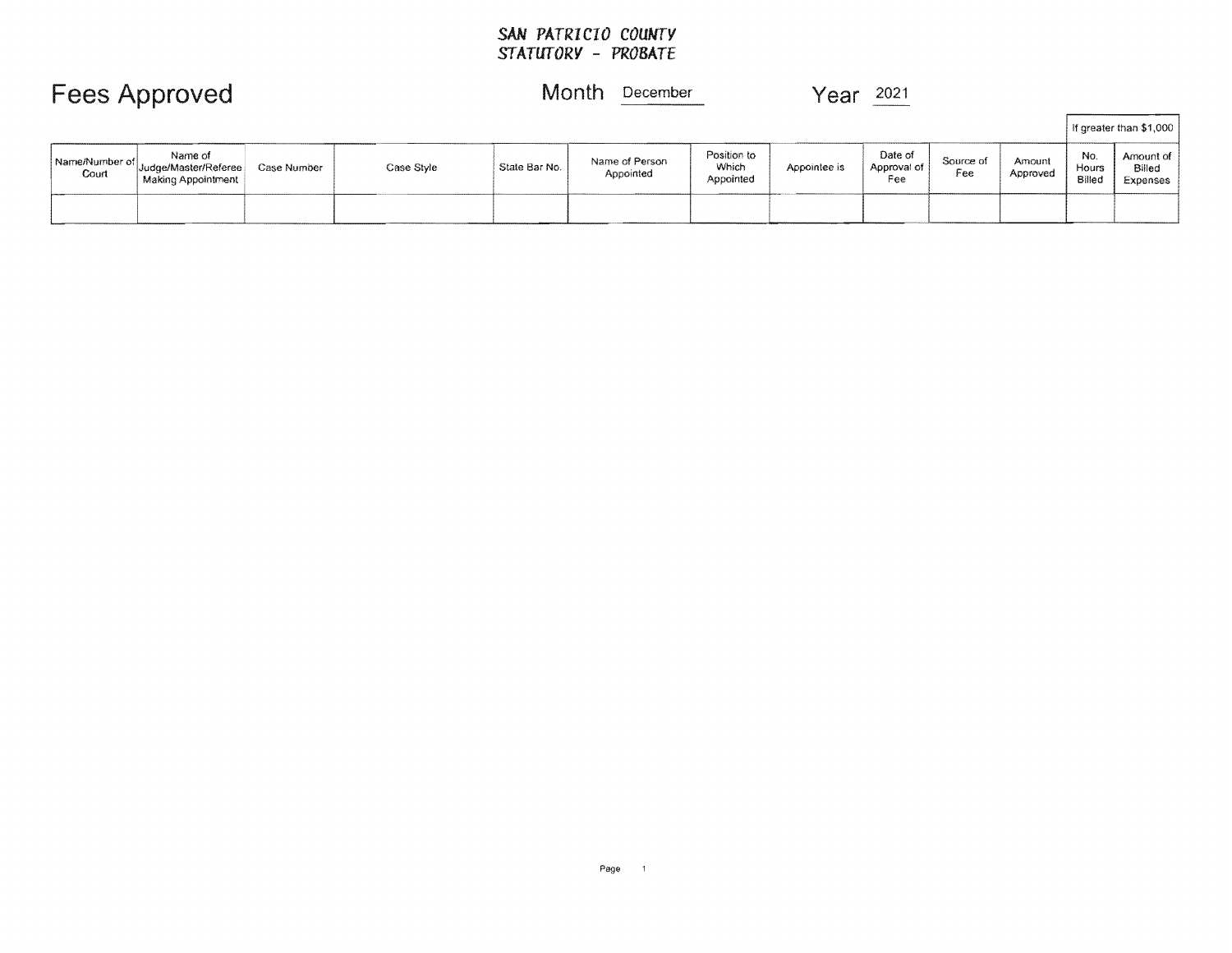### *SAN PATRICIO COUNTY STATUTORY – PROBATE*

## Appointments Approved Month December Year 2021

| Name/Number of<br>Court | Name of<br>Judge/Master/Referee<br>Making Appointment | Case Number | Case Style                                                                | State Bar No. | Name of Person<br>Appointed          | Position to Which<br>Appointed | Appointee is               | Date of<br>Appointment |
|-------------------------|-------------------------------------------------------|-------------|---------------------------------------------------------------------------|---------------|--------------------------------------|--------------------------------|----------------------------|------------------------|
| County Court at<br>Law  | Welborn, Elizabeth                                    | 21-PR-14498 | IN THE ESTATE OF ANGELITA<br>FUENTES HYSQUIERDO, DECEASED                 |               | HYSQUIERDO.<br><b>RICHARD</b>        | Executor                       | Friend or Family<br>Member | 12/07/2021             |
| County Court at<br>Law  | Welborn, Elizabeth                                    | 21-PR-14588 | IN THE ESTATE OF<br>CHRISTOS PAPAIOANNOU.<br><b>DECEASED</b>              |               | PAPAIOANNOU.<br><b>NOEMI</b>         | Executor                       | Friend or Family<br>Member | 12/13/2021             |
| County Court at<br>Law  | Welborn, Elizabeth                                    | 21-PR-14648 | IN THE ESTATE OF ELIZABETH<br>MAURICE GILLESPIE, DECEASED                 |               | <b>GILLESPIE, JAMES</b><br>EARL, Jr. | Executor                       | Friend or Family<br>Member | 12/14/2021             |
| County Court at<br>Law  | Welborn, Elizabeth                                    | 21-PR-14632 | IN THE ESTATE OF<br>LARRY NEIL GIBSON, DECEASED                           |               | GIBSON, DOLLIE<br><b>MAE</b>         | Executor                       | Friend or Family<br>Member | 12/14/2021             |
| County Court at<br>Law  | Welborn, Elizabeth                                    | 21-PR-14650 | IN THE ESTATE OF JERAMY SHANE<br>BUSH, DECEASED                           |               | <b>BUSH, JESSICA</b><br>JANEL        | Executor                       | Friend or Family<br>Member | 12/14/2021             |
| County Court at<br>Law  | Welborn, Elizabeth                                    | 21-PR-14633 | IN THE ESTATE OF PAUL EUGENE<br>BARKER, DECEASED                          |               | MENA, AMANDA L                       | Executor                       | Friend or Family<br>Member | 12/14/2021             |
| County Court at<br>Law  | Welborn, Elizabeth                                    | 21-PR-14580 | IN THE GUARDIANSHIP OF<br>Elena D. Candelaria.<br>AN INCAPACITATED PERSON |               | Ayala, Caryl                         | Executor                       | Friend or Family<br>Member | 12/14/2021             |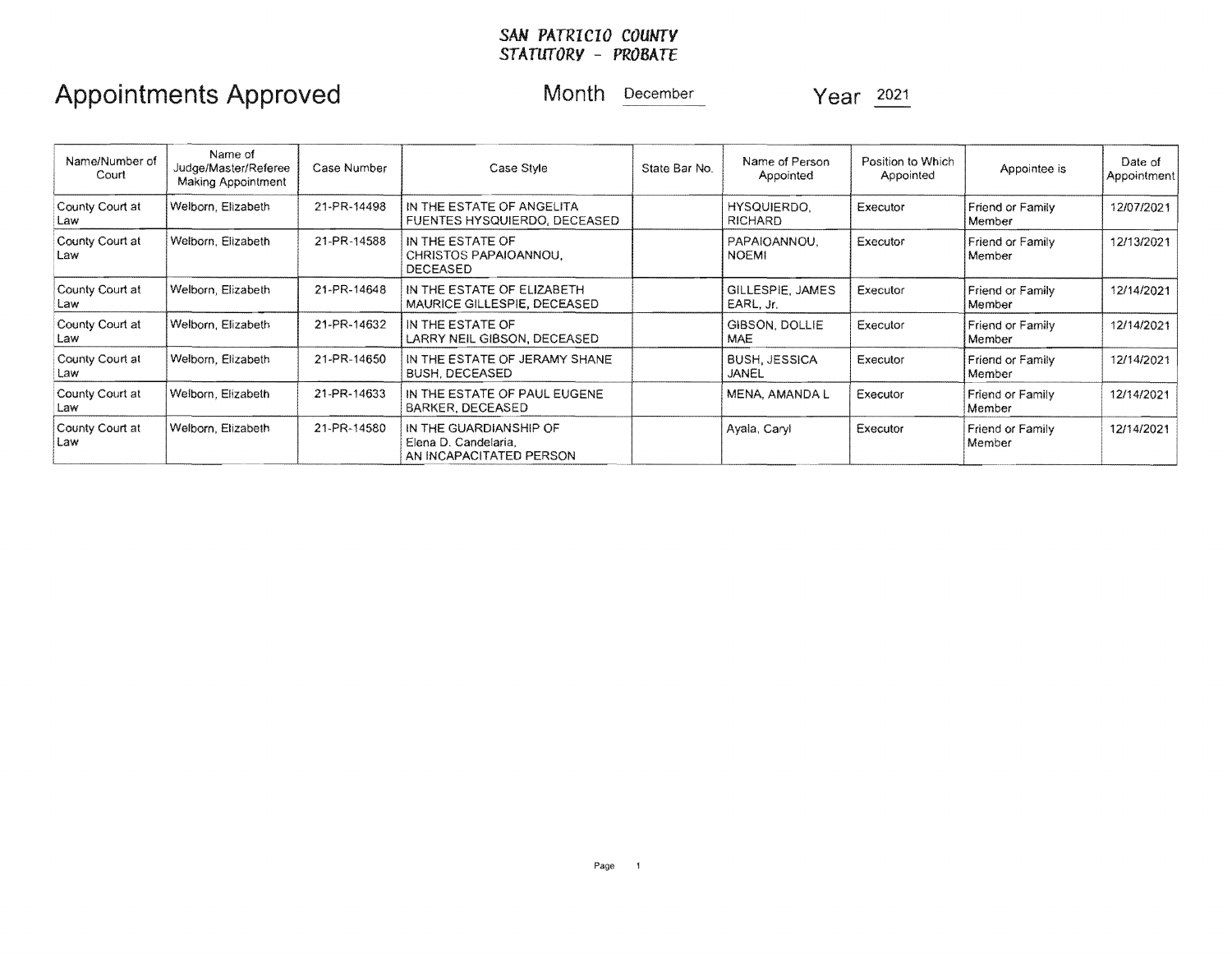## Fees Approved Month December Year 2021

|                        |                                                       |             |                                                      |               |                             |                                   |              |                               |                  |                    |                        | If greater than \$1,000         |
|------------------------|-------------------------------------------------------|-------------|------------------------------------------------------|---------------|-----------------------------|-----------------------------------|--------------|-------------------------------|------------------|--------------------|------------------------|---------------------------------|
| Name/Number o<br>Court | Name of<br>Judge/Master/Referee<br>Making Appointment | Case Number | Case Style                                           | State Bar No. | Name of Person<br>Appointed | Position to<br>Which<br>Appointed | Appointee is | Date of<br>Approval of<br>Fee | Source of<br>Fee | Amount<br>Approved | No.<br>Hours<br>Billed | Amount of<br>Billed<br>Expenses |
| County Court at<br>Law | Welborn, Elizabeth                                    | 20-CR-86420 | THE STATE OF TEXAS VS.<br>DELANEY SHELANDER          | 00789274      | EASTWOOD, SANDRA            | Attorney                          | Attorney     | 12/06/2021                    | County           | \$685.00           |                        |                                 |
| County Court at<br>Law | Welborn, Elizabeth                                    | 20-CR-87090 | THE STATE OF TEXAS VS.<br>ROLANDO HINOJOSA           | 00789274      | EASTWOOD, SANDRA            | Attorney                          | Attomey      | 12/06/2021                    | County           | \$300.00           |                        |                                 |
| County Court at<br>Law | Welborn, Elizabeth                                    | 21-CR-87768 | THE STATE OF TEXAS VS.<br>RANDALL RAMOS              | 24074124      | DEFRATUS.<br>DOUGLAS K      | Attomey                           | Attorney     | 12/06/2021                    | County           | \$440.00           |                        |                                 |
| County Court at<br>Law | Welborn, Elizabeth                                    | 21-CR-87739 | THE STATE OF TEXAS VS.<br>ANTHONY JAMES, II          | 00794698      | STOLLEY, MARK W.            | Attorney                          | Attorney     | 12/06/2021                    | County           | \$432.50           |                        |                                 |
| County Court at<br>Law | Welbom, Elizabeth                                     | 21-CR-87740 | THE STATE OF TEXAS VS.<br>ANTHONY JAMES. II          | 00794698      | STOLLEY, MARK W.            | Attornev                          | Attorney     | 12/06/2021                    | County           | \$70.00            |                        |                                 |
| County Court at<br>Law | Welborn, Elizabeth                                    | 21-CR-87741 | THE STATE OF TEXAS VS.<br>ANTHONY JAMES, II          | 00794698      | STOLLEY, MARK W.            | Attorney                          | Attorney     | 12/06/2021                    | County           | \$70.00            |                        |                                 |
| County Court at<br>Law | Welborn, Elizabeth                                    | 21-CR-87756 | THE STATE OF TEXAS VS.<br>PETE RUIZ                  | 24074124      | DEFRATUS.<br>DOUGLAS K      | Atlomey                           | Attorney     | 12/06/2021                    | County           | \$387.50           |                        |                                 |
| County Court at<br>Law | Welborn, Elizabeth                                    | 21-CR-87917 | THE STATE OF TEXAS VS.<br>DOROTEO GARIBAY, III       | 00789274      | EASTWOOD, SANDRA            | Attorney                          | Attomey      | 12/06/2021                    | County           | \$510.00           |                        |                                 |
| County Court at<br>Law | Welborn, Elizabeth                                    | 21-CR-87833 | THE STATE OF TEXAS VS.<br><b>ERNESTO MEDINA</b>      | 00789274      | EASTWOOD, SANDRA            | Attorney                          | Attorney     | 12/06/2021                    | County           | \$510.00           |                        |                                 |
| County Court at<br>Law | Welborn, Elizabeth                                    | 21-CR-88176 | THE STATE OF TEXAS VS.<br>JAMEY DOANE                | 00789274      | EASTWOOD, SANDRA            | Attorney                          | Attorney     | 12/06/2021                    | County           | \$600.00           |                        |                                 |
| County Court at<br>Law | Welborn, Elizabeth                                    | 21-CR-88177 | THE STATE OF TEXAS VS.<br>JAMEY DOANE                | 00789274      | EASTWOOD, SANDRA            | Attorney                          | Attorney     | 12/06/2021                    | County           | \$600.00           |                        |                                 |
| County Court at<br>Law | Welbom, Elizabeth                                     | 21-CR-88178 | THE STATE OF TEXAS VS.<br>JAMEY DOANE                | 00789274      | EASTWOOD, SANDRA            | Attorney                          | Attorney     | 12/06/2021                    | County           | \$600.00           |                        |                                 |
| County Court at<br>Law | Welborn, Elizabeth                                    | 21-CR-88179 | THE STATE OF TEXAS VS.<br><b>JAMEY DOANE</b>         | 00789274      | EASTWOOD, SANDRA            | Attorney                          | Attomey      | 12/06/2021                    | County           | \$600.00           |                        |                                 |
| County Court at<br>Law | Welborn, Elizabeth                                    | 21-CR-87795 | THE STATE OF TEXAS VS.<br>TERRY HOYEZ                | 00789274      | EASTWOOD, SANDRA            | Attorney                          | Attorney     | 12/06/2021                    | County           | \$230.00           |                        |                                 |
| County Court at<br>Law | Welborn, Elizabeth                                    | 21-CR-88551 | THE STATE OF TEXAS VS.<br>ALEX LOPEZ                 | 00789274      | EASTWOOD, SANDRA            | Attorney                          | Attorney     | 12/06/2021                    | County           | \$600,00           |                        |                                 |
| County Court at<br>Law | Welborn, Elizabeth                                    | 21-CR-88726 | THE STATE OF TEXAS VS.<br><b>MARCUS BUTLER</b>       | 00789274      | EASTWOOD, SANDRA            | Attorney                          | Attorney     | 12/06/2021                    | County           | \$345.00           |                        |                                 |
| County Court at<br>Law | Welborn, Elizabeth                                    | 21-CR-88504 | THE STATE OF TEXAS VS.<br>DEVAN BELFON               | 00789274      | EASTWOOD, SANDRA            | Attorney                          | Attornev     | 12/06/2021                    | County           | \$670.00           |                        |                                 |
| County Court at<br>Law | Welbom, Elizabeth                                     | 21-CR-88538 | THE STATE OF TEXAS VS.<br><b>DEVAN BELFON</b>        | 00789274      | EASTWOOD, SANDRA            | Attorney                          | Attorney     | 12/06/2021                    | County           | \$370.00           |                        |                                 |
| County Court at<br>Law | Welborn, Elizabeth                                    | 21-CR-87970 | THE STATE OF TEXAS VS.<br>RAMON GONZALEZ. III        | 00794698      | STOLLEY, MARK W.            | Attorney                          | Attorney     | 12/06/2021                    | County           | \$425.00           |                        |                                 |
| County Court at<br>Law | Welborn, Elizabeth                                    | 21-CR-88289 | THE STATE OF TEXAS VS.<br>DOROTEO GARIBAY, III       | 00789274      | EASTWOOD, SANDRA            | Attorney                          | Attorney     | 12/06/2021                    | County           | \$510.00           |                        |                                 |
| County Court at<br>Law | Welborn, Elizabeth                                    | 21-CR-88563 | THE STATE OF TEXAS VS.<br><b>CHRISTOPHER RAMIREZ</b> | 24100850      | LEON, ROB                   | Attorney                          | Attorney     | 12/06/2021                    | County           | \$460.00           |                        |                                 |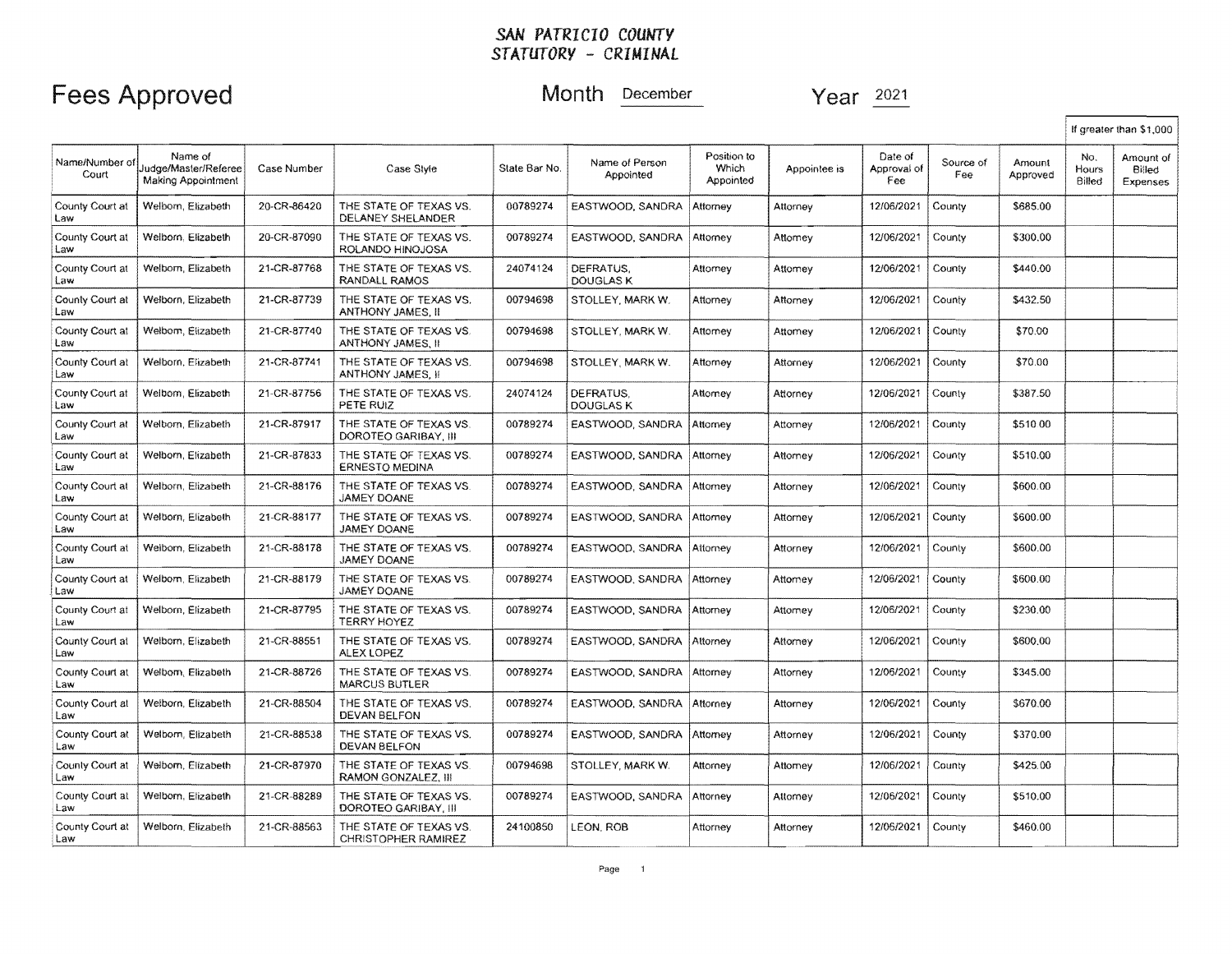# **Approved** Month **December Year** 2021

|                         |                                                              |             |                                                  |               |                             |                                   |              |                               |                  |                    |                        | If greater than \$1,000         |
|-------------------------|--------------------------------------------------------------|-------------|--------------------------------------------------|---------------|-----------------------------|-----------------------------------|--------------|-------------------------------|------------------|--------------------|------------------------|---------------------------------|
| Name/Number of<br>Court | Name of<br>Judge/Master/Referee<br><b>Making Appointment</b> | Case Number | Case Style                                       | State Bar No. | Name of Person<br>Appointed | Position to<br>Which<br>Appointed | Appointee is | Date of<br>Approval of<br>Fee | Source of<br>Fee | Amount<br>Approved | No.<br>Hours<br>Billed | Amount of<br>Billed<br>Expenses |
| County Court at<br>Law  | Welborn, Elizabeth                                           | 20-CR-86447 | THE STATE OF TEXAS VS.<br>ALEXANDER RODRIGUEZ    | 24037766      | ZAPATA. RICHARD D.          | Attomey                           | Attorney     | 12/13/2021                    | County           | \$550.00           |                        |                                 |
| County Court at<br>Law  | Welborn, Elizabeth                                           | 20-CR-87039 | THE STATE OF TEXAS VS.<br>JOSE BELLO-CANTU       | 24037766      | ZAPATA, RICHARD D.          | Attorney                          | Attorney     | 12/13/2021                    | County           | \$855.00           |                        |                                 |
| County Court at<br>Law  | Welborn, Elizabeth                                           | 21-CR-88544 | THE STATE OF TEXAS VS.<br><b>MARIO GARZA</b>     | 24037766      | ZAPATA. RICHARD D.          | Attorney                          | Attorney     | 12/13/2021                    | County           | \$582.50           |                        |                                 |
| County Court at<br>Law  | Welborn, Elizabeth                                           | 21-CR-88545 | THE STATE OF TEXAS VS.<br>MARIO GARZA            | 24037766      | ZAPATA, RICHARD D.          | Attomey                           | Attorney     | 12/13/2021                    | County           | \$582.50           |                        |                                 |
| County Court at<br>Law  | Welborn, Elizabeth                                           | 19-CR-84916 | THE STATE OF TEXAS VS.<br>RHANDI HATFIELD        | 12221475      | LERMA, RUBEN R., Jr.        | Attorney                          | Attorney     | 12/20/2021                    | County           | \$557.50           |                        |                                 |
| County Court at<br>Law  | Welborn, Elizabeth                                           | 20-CR-85984 | THE STATE OF TEXAS VS.<br><b>CRYSTAL TEED</b>    | 00789274      | EASTWOOD, SANDRA            | Attorney                          | Attorney     | 12/20/2021                    | County           | \$820.00           |                        |                                 |
| County Court at<br>Law  | Welborn, Elizabeth                                           | 20-CR-86638 | THE STATE OF TEXAS VS.<br><b>BRYNDA SOTO</b>     | 20344300      | TURPEN, STANLEY A           | Attorney                          | Attomey      | 12/20/2021                    | County           | \$739.00           |                        |                                 |
| County Court at<br>Law  | Welborn, Elizabeth                                           | 20-CR-86076 | THE STATE OF TEXAS VS.<br><b>JULIE ROSSETT</b>   | 00789274      | EASTWOOD, SANDRA            | Attorney                          | Attorney     | 12/20/2021                    | County           | \$550.00           |                        |                                 |
| County Court at<br>Law  | Welborn, Elizabeth                                           | 20-CR-86612 | THE STATE OF TEXAS VS.<br>LUIS RAMIREZ           | 20344300      | TURPEN, STANLEY A           | Attorney                          | Attomey      | 12/20/2021                    | County           | \$862.00           |                        |                                 |
| County Court at<br>Law  | Welborn, Elizabeth                                           | 20-CR-86639 | THE STATE OF TEXAS VS.<br><b>QUINTON SMITH</b>   | 00789274      | EASTWOOD, SANDRA            | Attorney                          | Attornev     | 12/20/2021                    | County           | \$1,190.00         | 15.00                  | 1190.00                         |
| County Court at<br>Law  | Welborn, Elizabeth                                           | 20-CR-86234 | THE STATE OF TEXAS VS.<br><b>VESTA STONE</b>     | 20344300      | TURPEN, STANLEY A           | Attorney                          | Attorney     | 12/20/2021                    | County           | \$603.00           |                        |                                 |
| County Court at<br>Law  | Welborn, Elizabeth                                           | 19-CR-84298 | THE STATE OF TEXAS VS.<br>ABDULLAH SATTAR        | 00789274      | EASTWOOD, SANDRA            | Attorney                          | Attorney     | 12/20/2021                    | County           | \$775.00           |                        |                                 |
| County Court at<br>Law  | Welborn, Elizabeth                                           | 20-CR-86258 | THE STATE OF TEXAS VS.<br><b>JAMES KEMPF</b>     | 12221475      | LERMA, RUBEN R., Jr.        | Attorney                          | Attorney     | 12/20/2021                    | County           | \$300.00           |                        |                                 |
| County Court at<br>Law  | Welborn, Elizabeth                                           | 20-CR-86981 | THE STATE OF TEXAS VS.<br>LUIS RAMIREZ           | 20344300      | TURPEN, STANLEY A           | Attorney                          | Attorney     | 12/20/2021                    | County           | \$733.00           |                        |                                 |
| County Court at<br>Law  | Welborn, Elizabeth                                           | 20-CR-87170 | THE STATE OF TEXAS VS.<br><b>RUSSELL KILGORE</b> | 20344300      | TURPEN, STANLEY A           | Attorney                          | Allorney     | 12/20/2021                    | County           | \$1,163.00         | 15.90                  | 1163.00                         |
| County Court at<br>Law  | Welborn, Elizabeth                                           | 20-CR-87185 | THE STATE OF TEXAS VS.<br><b>JOSE CRUZ</b>       | 00789274      | EASTWOOD, SANDRA            | Attorney                          | Attornev     | 12/20/2021                    | County           | \$230.00           |                        |                                 |
| County Court at<br>Law  | Welborn, Elizabeth                                           | 20-CR-86949 | THE STATE OF TEXAS VS.<br>RENE HERNANDEZ, Jr.    | 20344300      | TURPEN, STANLEY A           | Attorney                          | Attorney     | 12/20/2021                    | County           | \$610.00           |                        |                                 |
| County Court at<br>Law  | Welborn, Elizabeth                                           | 20-CR-86697 | THE STATE OF TEXAS VS.<br><b>AUSTIN CRAIG</b>    | 20344300      | TURPEN, STANLEY A           | Attorney                          | Attorney     | 12/20/2021                    | County           | \$637.00           |                        |                                 |
| County Court at<br>Law  | Welbom, Elizabeth                                            | 20-CR-86919 | THE STATE OF TEXAS VS.<br><b>AUSTIN CRAIG</b>    | 20344300      | TURPEN. STANLEY A           | Attomey                           | Attorney     | 12/20/2021                    | County           | \$595.00           |                        |                                 |
| County Court at<br>Law  | Welborn, Elizabeth                                           | 20-CR-87064 | THE STATE OF TEXAS VS.<br>FATIMA PEREZ           | 00789274      | EASTWOOD, SANDRA            | Attorney                          | Attorney     | 12/20/2021                    | Defendant        | \$460.00           |                        |                                 |
| County Court at<br>Law  | Welborn, Elizabeth                                           | 20-CR-87293 | THE STATE OF TEXAS VS.<br>JOSIAH DEANDA          | 20344300      | TURPEN, STANLEY A           | Attorney                          | Attorney     | 12/20/2021                    | County           | \$687.00           |                        |                                 |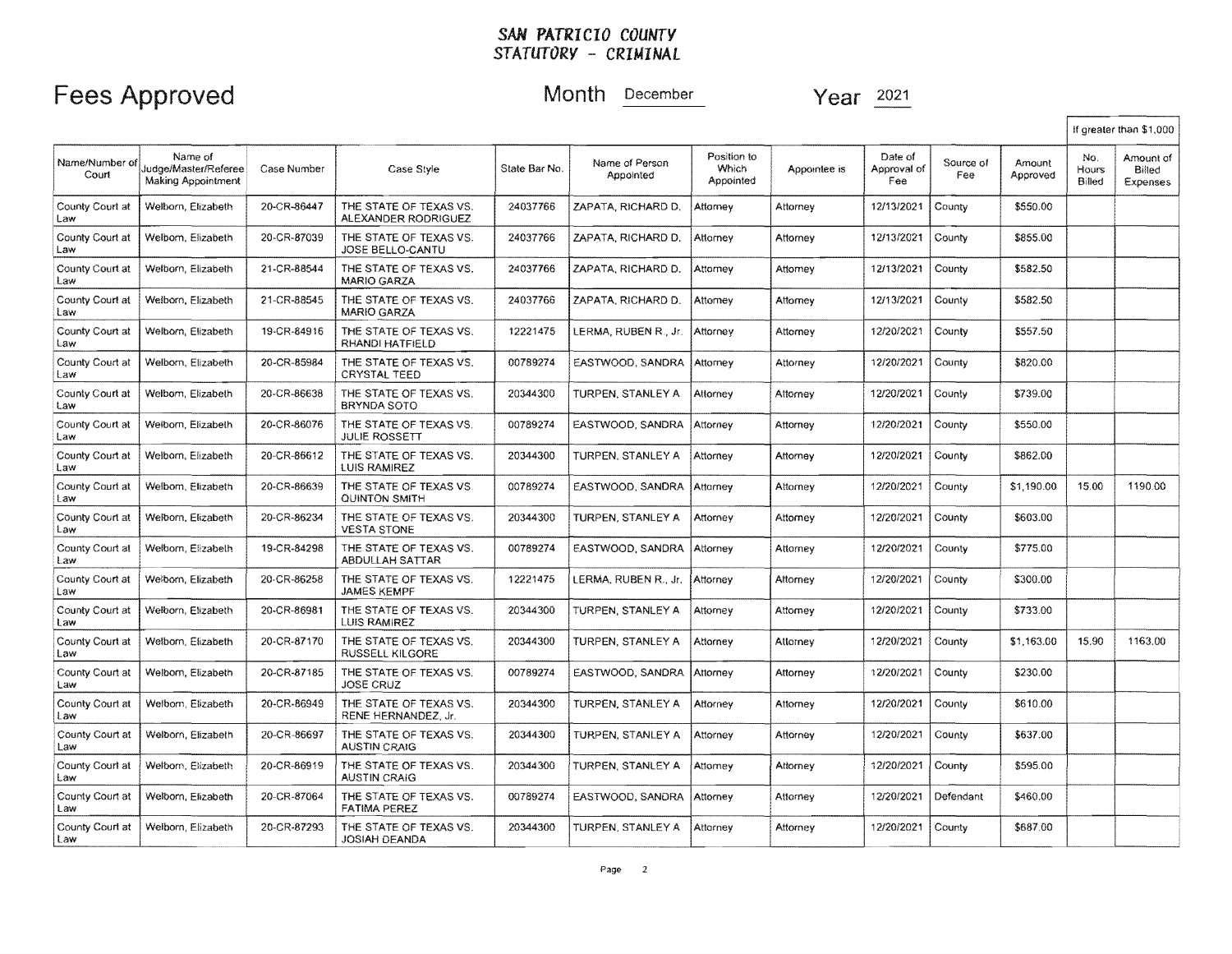# Fees Approved Month **December** Year  $\frac{2021}{2021}$

I

|                         |                                                       |             |                                                       |               |                                   |                                          |              |                               |                  |                    |                        | If greater than \$1,000         |
|-------------------------|-------------------------------------------------------|-------------|-------------------------------------------------------|---------------|-----------------------------------|------------------------------------------|--------------|-------------------------------|------------------|--------------------|------------------------|---------------------------------|
| Name/Number of<br>Court | Name of<br>Judge/Master/Referee<br>Making Appointment | Case Number | Case Style                                            | State Bar No. | Name of Person<br>Appointed       | Position to<br><b>Which</b><br>Appointed | Appointee is | Date of<br>Approval of<br>Fee | Source of<br>Fee | Amount<br>Approved | No.<br>Hours<br>Billed | Amount of<br>Billed<br>Expenses |
| County Court at<br>Law  | Welborn, Elizabeth                                    | 20-CR-86975 | THE STATE OF TEXAS VS.<br>CAYLA PAYNE                 | 20344300      | TURPEN, STANLEY A                 | Attomey                                  | Attorney     | 12/20/2021                    | County           | \$673.00           |                        |                                 |
| County Court at<br>Law  | Welborn, Elizabeth                                    | 20-CR-87512 | THE STATE OF TEXAS VS.<br><b>MCKENNA OLIVER</b>       | 20344300      | TURPEN, STANLEY A                 | Attorney                                 | Attorney     | 12/20/2021                    | County           | \$706.00           |                        |                                 |
| County Court at<br>Law  | Welborn, Elizabeth                                    | 20-CR-87596 | THE STATE OF TEXAS VS.<br><b>KENNEN DREW MITCHELL</b> | 20344300      | TURPEN, STANLEY A                 | Attorney                                 | Attorney     | 12/20/2021                    | County           | \$889,00           |                        |                                 |
| County Court at<br>Law  | Welborn, Elizabeth                                    | 20-CR-87217 | THE STATE OF TEXAS VS.<br><b>JOELDA AGUILAR</b>       | 00792897      | VILLARREAL-<br>KUCHTA, MICHELLE R | Attomey                                  | Attorney     | 12/20/2021                    | County           | \$1,112.50         | 15.75                  | 1112.50                         |
| County Court at<br>Law  | Welborn, Elizabeth                                    | 20-CR-87580 | THE STATE OF TEXAS VS.<br><b>HILLARY CUEVAS</b>       | 20344300      | TURPEN, STANLEY A                 | Attorney                                 | Attorney     | 12/20/2021                    | County           | \$577.00           |                        |                                 |
| County Court at<br>Law  | Welborn, Elizabeth                                    | 20-CR-87550 | THE STATE OF TEXAS VS.<br><b>ANTHONY MAUS</b>         | 12221475      | LERMA, RUBEN R., Jr.              | Attornev                                 | Attorney     | 12/20/2021                    | County           | \$300.00           |                        |                                 |
| County Court at<br>Law  | Welborn, Elizabeth                                    | 21-CR-87990 | THE STATE OF TEXAS VS.<br>DAVID JOHN                  | 00789274      | EASTWOOD, SANDRA                  | Attorney                                 | Attorney     | 12/20/2021                    | County           | \$600.00           |                        |                                 |
| County Court at<br>Law  | Welborn, Elizabeth                                    | 20-CR-87437 | THE STATE OF TEXAS VS.<br>STEPHEN MATTHEW GARCIA      | 12221475      | LERMA, RUBEN R., Jr.              | Attornev                                 | Attorney     | 12/20/2021                    | County           | \$300.00           |                        |                                 |
| County Court at<br>Law  | Welborn, Elizabeth                                    | 21-CR-88009 | THE STATE OF TEXAS VS.<br><b>ENRICO SHUKLA</b>        | 24074124      | DEFRATUS.<br><b>DOUGLAS K</b>     | Attomey                                  | Attorney     | 12/20/2021                    | County           | \$1,025.00         | 13.50                  | 1025.00                         |
| County Court at<br>Law  | Welborn, Elizabeth                                    | 21-CR-88010 | THE STATE OF TEXAS VS.<br><b>ENRICO SHUKLA</b>        | 24074124      | DEFRATUS.<br>DOUGLAS K            | Attorney                                 | Attorney     | 12/20/2021                    | County           | \$1,025.00         | 13.50                  | 1025.00                         |
| County Court at<br>Law  | Welborn, Elizabeth                                    | 21-CR-88101 | THE STATE OF TEXAS VS.<br><b>BOBBY WHITE</b>          | 20344300      | TURPEN, STANLEY A                 | Attorney                                 | Attorney     | 12/20/2021                    | County           | \$747.00           |                        |                                 |
| County Court at<br>Law  | Welborn, Elizabeth                                    | 21-CR-87932 | THE STATE OF TEXAS VS.<br>MARK GARZA, Jr.             | 24074124      | DEFRATUS.<br><b>DOUGLAS K</b>     | Attorney                                 | Attorney     | 12/20/2021                    | County           | \$815.00           |                        |                                 |
| County Court at<br>Law  | Welborn, Elizabeth                                    | 20-CR-86265 | THE STATE OF TEXAS VS.<br><b>DUSTEN BUCHANAN</b>      | 00789274      | EASTWOOD, SANDRA                  | Attorney                                 | Attorney     | 12/20/2021                    | County           | \$600.00           |                        |                                 |
| County Court at<br>Law  | Welborn, Elizabeth                                    | 20-CR-86266 | THE STATE OF TEXAS VS.<br><b>DUSTEN BUCHANAN</b>      | 00789274      | EASTWOOD, SANDRA                  | Attorney                                 | Attorney     | 12/20/2021                    | County           | \$600.00           |                        |                                 |
| County Court at<br>Law  | Welborn, Elizabeth                                    | 21-CR-88015 | THE STATE OF TEXAS VS.<br><b>JOSHUA KIRK</b>          | 12221475      | LERMA, RUBEN R., Jr.              | Attorney                                 | Attomey      | 12/20/2021                    | County           | \$300.00           |                        |                                 |
| County Court at<br>Law  | Welborn, Elizabeth                                    | 21-CR-87954 | THE STATE OF TEXAS VS.<br><b>MICHAEL CHAPA</b>        | 00789274      | EASTWOOD, SANDRA                  | Attorney                                 | Attorney     | 12/20/2021                    | County           | \$830.00           |                        |                                 |
| County Court at<br>Law  | Welborn, Elizabeth                                    | 21-CR-88024 | THE STATE OF TEXAS VS.<br><b>LORI NIXON</b>           | 20344300      | TURPEN, STANLEY A                 | Attorney                                 | Attornev     | 12/20/2021                    | County           | \$437.00           |                        |                                 |
| County Court at<br>Law  | Welborn, Elizabeth                                    | 21-CR-88025 | THE STATE OF TEXAS VS.<br><b>LORI NIXON</b>           | 20344300      | TURPEN, STANLEY A                 | Attorney                                 | Attomey      | 12/20/2021                    | County           | \$437.00           |                        |                                 |
| County Court at<br>Law  | Welborn, Elizabeth                                    | 21-CR-88273 | THE STATE OF TEXAS VS.<br>ZHARIAH MARTIN              | 20344300      | TURPEN, STANLEY A                 | Attorney                                 | Attomey      | 12/20/2021                    | County           | \$548.00           |                        |                                 |
| County Court at<br>Law  | Welborn, Elizabeth                                    | 21-CR-88325 | THE STATE OF TEXAS VS.<br>SAVANNAH DELEON             | 00789274      | EASTWOOD, SANDRA                  | Attorney                                 | Attomey      | 12/20/2021                    | County           | \$505.00           |                        |                                 |
| County Court at<br>Law  | Welborn, Elizabeth                                    | 21-CR-88365 | THE STATE OF TEXAS VS.<br><b>DALLAS GRIMM</b>         | 20344300      | TURPEN, STANLEY A                 | Attorney                                 | Attorney     | 12/20/2021                    | County           | \$763.00           |                        |                                 |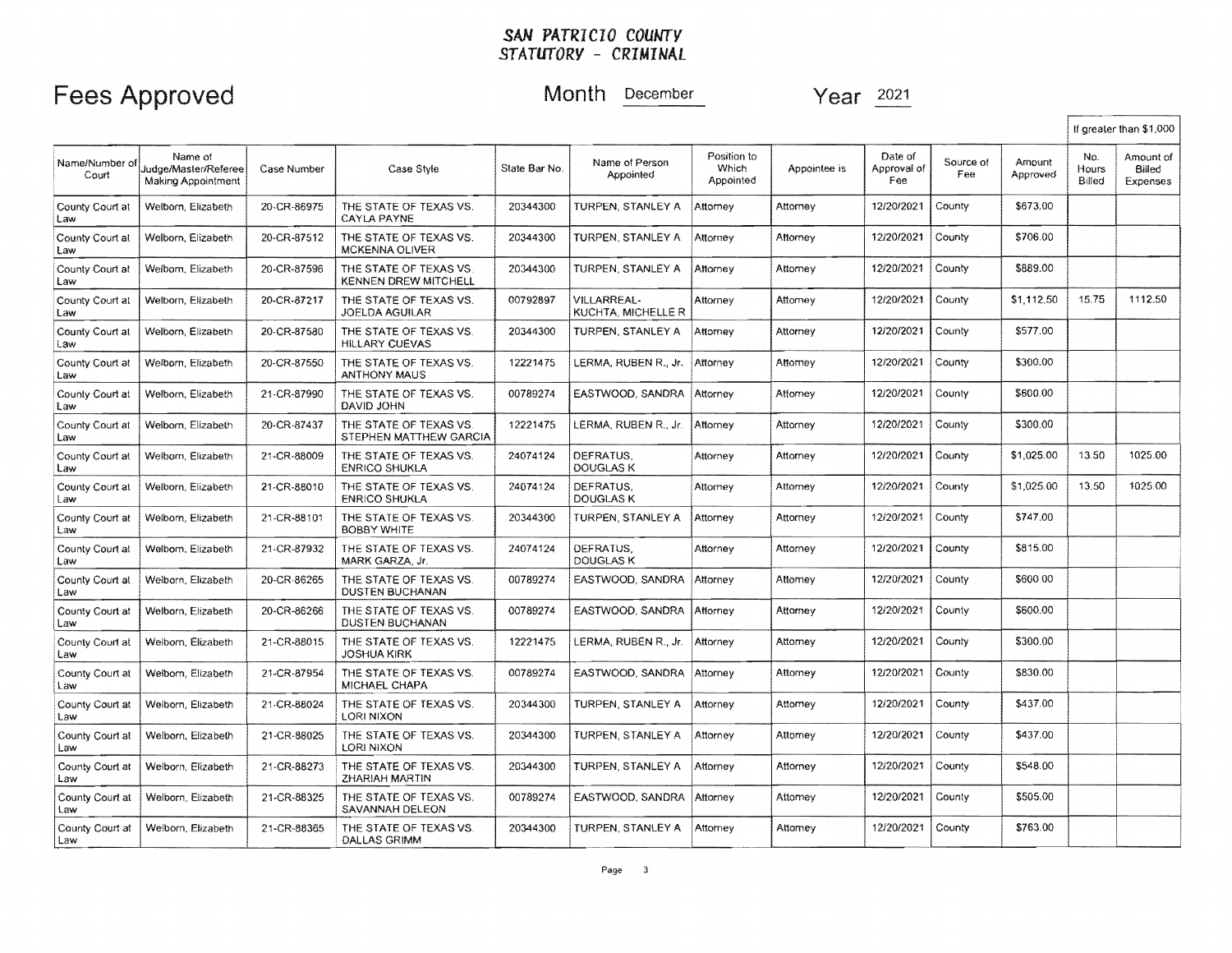## Fees Approved Month December 2021

.

|                        |                                                       |             |                                                   |               |                             |                                   |              |                               |                  |                    |                        | If greater than \$1,000         |
|------------------------|-------------------------------------------------------|-------------|---------------------------------------------------|---------------|-----------------------------|-----------------------------------|--------------|-------------------------------|------------------|--------------------|------------------------|---------------------------------|
| Name/Number o<br>Court | Name of<br>Judge/Master/Referee<br>Making Appointment | Case Number | Case Style                                        | State Bar No. | Name of Person<br>Appointed | Position to<br>Which<br>Appointed | Appointee is | Date of<br>Approval of<br>Fee | Source of<br>Fee | Amount<br>Approved | No.<br>Hours<br>Billed | Amount of<br>Billed<br>Expenses |
| County Court at<br>Law | Welborn, Elizabeth                                    | 20-CR-86716 | THE STATE OF TEXAS VS.<br><b>MISTY GARCIA</b>     | 07806350      | <b>GEORGE, MICHAEL D</b>    | Attorney                          | Attomey      | 12/20/2021                    | County           | \$269.50           |                        |                                 |
| County Court at<br>Law | Welborn, Elizabeth                                    | 21-CR-87927 | THE STATE OF TEXAS VS.<br><b>MISTY GARCIA</b>     | 07806350      | <b>GEORGE, MICHAEL D</b>    | Attorney                          | Attorney     | 12/20/2021                    | County           | \$234.50           |                        |                                 |
| County Court at<br>Law | Welborn, Elizabeth                                    | 21-CR-88523 | THE STATE OF TEXAS VS.<br><b>MISTY GARCIA</b>     | 07806350      | <b>GEORGE, MICHAEL D</b>    | Attorney                          | Attorney     | 12/20/2021                    | County           | \$912.50           |                        |                                 |
| County Court at<br>Law | Welborn, Elizabeth                                    | 21-CR-88524 | THE STATE OF TEXAS VS.<br><b>MISTY GARCIA</b>     | 07806350      | <b>GEORGE, MICHAEL D</b>    | Attorney                          | Attorney     | 12/20/2021                    | County           | \$24.50            |                        |                                 |
| County Court at<br>Law | Welborn, Elizabeth                                    | 21-CR-88525 | THE STATE OF TEXAS VS.<br><b>MISTY GARCIA</b>     | 07806350      | GEORGE, MICHAEL D           | Attorney                          | Attorney     | 12/20/2021                    | County           | \$24.50            |                        |                                 |
| County Court at<br>Law | Welborn, Elizabeth                                    | 21-CR-88272 | THE STATE OF TEXAS VS.<br><b>ANIEJAH MITCHELL</b> | 20344300      | TURPEN. STANLEY A           | Attorney                          | Attorney     | 12/20/2021                    | County           | \$760.00           |                        |                                 |
| County Court at<br>Law | Welborn, Elizabeth                                    | 21-CR-88526 | THE STATE OF TEXAS VS.<br><b>MISTY GARCIA</b>     | 07806350      | GEORGE, MICHAEL D           | Attorney                          | Attorney     | 12/20/2021                    | County           | \$24.50            |                        |                                 |
| County Court at<br>Law | Welborn, Elizabeth                                    | 21-CR-88527 | THE STATE OF TEXAS VS.<br><b>MISTY GARCIA</b>     | 07806350      | GEORGE, MICHAEL D           | Attorney                          | Attorney     | 12/20/2021                    | County           | \$24.50            |                        |                                 |
| County Court at<br>Law | Welborn, Elizabeth                                    | 21-CR-88073 | THE STATE OF TEXAS VS.<br><b>GESSEL HALL</b>      | 24100850      | LEON, ROB                   | Attorney                          | Attorney     | 12/20/2021                    | County           | \$445.00           |                        |                                 |
| County Court at<br>Law | Weiborn, Elizabeth                                    | 21-CR-88490 | THE STATE OF TEXAS VS.<br><b>VANITY SYMPSON</b>   | 00789274      | EASTWOOD, SANDRA            | Attorney                          | Attorney     | 12/20/2021                    | County           | \$415.00           |                        |                                 |
| County Court at<br>Law | Welborn, Elizabeth                                    | 20-CR-86456 | THE STATE OF TEXAS VS.<br><b>GUADALUPE RIOS</b>   | 20344300      | TURPEN, STANLEY A           | Attorney                          | Attorney     | 12/20/2021                    | County           | \$506.00           |                        |                                 |
| County Court at<br>Law | Welborn, Elizabeth                                    | 20-CR-87521 | THE STATE OF TEXAS VS.<br><b>JOSE SANCHEZ</b>     | 12221475      | LERMA, RUBEN R., Jr.        | Attorney                          | Attorney     | 12/20/2021                    | County           | \$300.00           |                        |                                 |
| County Court at<br>Law | Welborn, Elizabeth                                    | 21-CR-88620 | THE STATE OF TEXAS VS.<br>KATHLEEN FINNEY         | 20344300      | TURPEN, STANLEY A           | Attorney                          | Attorney     | 12/20/2021                    | County           | \$694.00           |                        |                                 |
| County Court at<br>Law | Welborn, Elizabeth                                    | 21-CR-88621 | THE STATE OF TEXAS VS.<br>KATHLEEN FINNEY         | 20344300      | TURPEN, STANLEY A           | Attorney                          | Attorney     | 12/20/2021                    | County           | \$694.00           |                        |                                 |
| County Court at<br>Law | Welborn, Elizabeth                                    | 21-CR-88622 | THE STATE OF TEXAS VS.<br>KATHLEEN FINNEY         | 20344300      | TURPEN, STANLEY A           | Attorney                          | Attorney     | 12/20/2021                    | County           | \$694.00           |                        |                                 |
| County Court at<br>Law | Welborn, Elizabeth                                    | 20-CR-86658 | THE STATE OF TEXAS VS.<br>MICHAEL CHAPA           | 00789274      | EASTWOOD, SANDRA            | Attorney                          | Attorney     | 12/20/2021                    | County           | \$830.00           |                        |                                 |
| County Court at<br>Law | Welborn, Elizabeth                                    | 20-CR-86659 | THE STATE OF TEXAS VS.<br>MICHAEL CHAPA           | 00789274      | EASTWOOD, SANDRA            | Attorney                          | Attorney     | 12/20/2021                    | County           | \$830.00           |                        |                                 |
| County Court at<br>Law | Welborn, Elizabeth                                    | 21-CR-88387 | THE STATE OF TEXAS VS.<br>AMANDA HERNANDEZ        | 20344300      | TURPEN, STANLEY A           | Attorney                          | Attorney     | 12/20/2021                    | County           | \$657.00           |                        |                                 |
| County Court at<br>Law | Welborn, Elizabeth                                    | 21-CR-88034 | THE STATE OF TEXAS VS.<br>PAULINE TREVINO         | 20344300      | TURPEN, STANLEY A           | Attorney                          | Attorney     | 12/20/2021                    | County           | \$398.00           |                        |                                 |
| County Court at<br>Law | Welborn, Elizabeth                                    | 20-CR-87289 | THE STATE OF TEXAS VS.<br><b>BRYNDA SOTO</b>      | 20344300      | TURPEN, STANLEY A           | Attorney                          | Allomey      | 12/20/2021                    | County           | \$925.00           |                        |                                 |
| County Court at<br>Law | Welborn, Elizabeth                                    | 21-CR-88840 | THE STATE OF TEXAS VS.<br>ANTHONY TREVINO, Jr.    | 24100850      | LEON, ROB                   | Attorney                          | Attorney     | 12/20/2021                    | County           | \$480.00           |                        |                                 |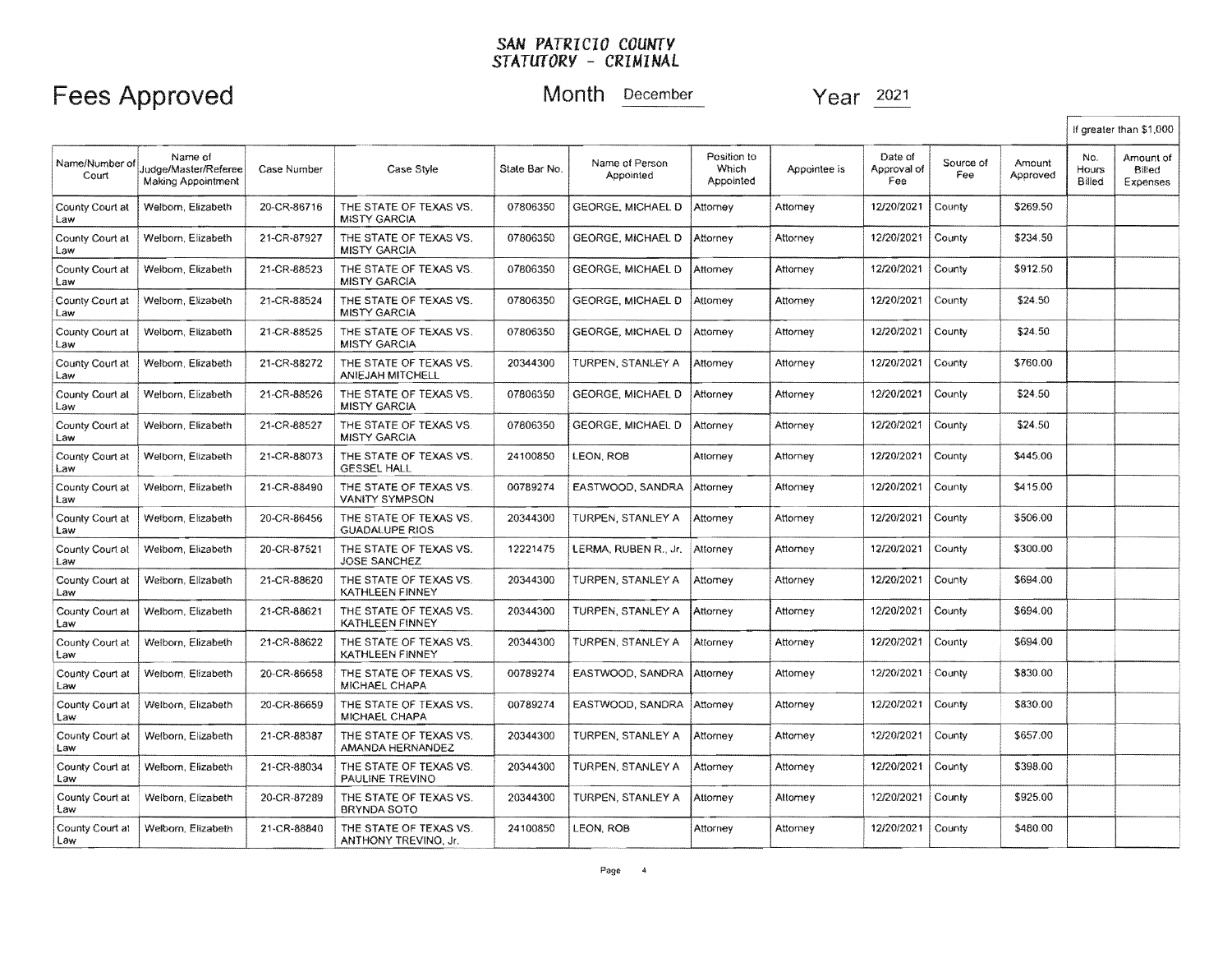# Fees Approved Month December Year 2021

|                         |                                                       |             |                                                   |               |                                   |                                   |              |                               |                  |                    |                        | If greater than \$1,000         |
|-------------------------|-------------------------------------------------------|-------------|---------------------------------------------------|---------------|-----------------------------------|-----------------------------------|--------------|-------------------------------|------------------|--------------------|------------------------|---------------------------------|
| Name/Number of<br>Court | Name of<br>Judge/Master/Referee<br>Making Appointment | Case Number | Case Style                                        | Stale Bar No. | Name of Person<br>Appointed       | Position to<br>Which<br>Appointed | Appointee is | Date of<br>Approval of<br>Fee | Source of<br>Fee | Amount<br>Approved | No.<br>Hours<br>Billed | Amount of<br>Billed<br>Expenses |
| County Court at<br>Law  | Welborn, Elizabeth                                    | 21-CR-88727 | THE STATE OF TEXAS VS.<br><b>OSCAR DURAN</b>      | 00789274      | EASTWOOD, SANDRA                  | Attorney                          | Attorney     | 12/20/2021                    | County           | \$480.00           |                        |                                 |
| County Court at<br>Law  | Welborn, Elizabeth                                    | 21-CR-88941 | THE STATE OF TEXAS VS.<br>CONSTANCIO BELLO        | 12221475      | LERMA, RUBEN R., Jr.              | Attorney                          | Attorney     | 12/20/2021                    | County           | \$300.00           |                        |                                 |
| County Court at<br>Law  | Welborn, Elizabeth                                    | 19-CR-85843 | THE STATE OF TEXAS VS.<br><b>ANTHONY NORIEGA</b>  | 20344300      | TURPEN, STANLEY A                 | Attomey                           | Attorney     | 12/20/2021                    | County           | \$608.00           |                        |                                 |
| County Court at<br>Law  | Welborn, Elizabeth                                    | 20-CR-86815 | THE STATE OF TEXAS VS.<br><b>COLE PETERS</b>      | 00798181      | FLYNN, ROBERT                     | Attorney                          | Attorney     | 12/20/2021                    | County           | \$317.50           |                        |                                 |
| County Court at<br>Law  | Welbom, Elizabeth                                     | 21-CR-88128 | THE STATE OF TEXAS VS.<br>RUBEN ESPINOZA, Jr.     | 20344300      | TURPEN, STANLEY A                 | Attorney                          | Attorney     | 12/20/2021                    | County           | \$564.00           |                        |                                 |
| County Court at<br>Law  | Welbom, Elizabeth                                     | 21-CR-88951 | THE STATE OF TEXAS VS.<br>JACOB MARTINEZ, Jr.     | 00792897      | VILLARREAL-<br>KUCHTA. MICHELLE R | Attorney                          | Attorney     | 12/20/2021                    | County           | \$622.50           |                        |                                 |
| County Court at<br>Law  | Welborn, Elizabeth                                    | 21-CR-87909 | THE STATE OF TEXAS VS.<br><b>JEANERITTE ORTIZ</b> | 20344300      | TURPEN, STANLEY A                 | Atlornev                          | Attorney     | 12/20/2021                    | County           | \$576.00           |                        |                                 |
| County Court at<br>Law  | Welborn, Elizabeth                                    | 21-CR-88979 | THE STATE OF TEXAS VS.<br><b>VICTOR HINOJOSA</b>  | 12221475      | LERMA, RUBEN R., Jr.              | Attomey                           | Attorney     | 12/20/2021                    | County           | \$300.00           |                        |                                 |
| County Court at<br>Law  | Welborn, Elizabeth                                    | 19-CR-84643 | THE STATE OF TEXAS VS.<br>ALFREDO SALCIDO         | 00792897      | VILLARREAL-<br>KUCHTA, MICHELLE R | Attorney                          | Attorney     | 12/20/2021                    | County           | \$505.00           |                        |                                 |
| County Court at<br>Law  | Welbom, Elizabeth                                     | 18-CR-83842 | THE STATE OF TEXAS VS.<br><b>AURORA RAMOS</b>     | 00789274      | EASTWOOD, SANDRA                  | Attornev                          | Attorney     | 12/20/2021                    | County           | \$555.00           |                        |                                 |
| County Court at<br>Law  | Welborn, Elizabeth                                    | 18-CR-83843 | THE STATE OF TEXAS VS.<br><b>AURORA RAMOS</b>     | 00789274      | EASTWOOD, SANDRA                  | Attorney                          | Attomey      | 12/20/2021                    | County           | \$555.00           |                        |                                 |
| County Court at<br>Law  | Welborn, Elizabeth                                    | 20-CR-85915 | THE STATE OF TEXAS VS.<br>SYDNEY NAVA             | 00789274      | EASTWOOD, SANDRA                  | Attorney                          | Attorney     | 12/20/2021                    | County           | \$480.00           |                        |                                 |
| County Court at<br>Law  | Welborn, Elizabeth                                    | 20-CR-86041 | THE STATE OF TEXAS VS.<br>LEE LONGORIA            | 24074124      | DEFRATUS.<br>DOUGLAS K            | Attorney                          | Attomey      | 12/20/2021                    | County           | \$770.00           |                        |                                 |
| County Court at<br>Law  | Welborn, Elizabeth                                    | 20-CR-86726 | THE STATE OF TEXAS VS.<br>CHAD LUNDEEN            | 20344300      | TURPEN, STANLEY A                 | Attorney                          | Attorney     | 12/20/2021                    | County           | \$772.00           |                        |                                 |
| County Court at<br>Law  | Welbom, Elizabeth                                     | 20-CR-86727 | THE STATE OF TEXAS VS.<br>CHAD LUNDEEN            | 20344300      | TURPEN, STANLEY A                 | Attorney                          | Altorney     | 12/20/2021                    | County           | \$772.00           |                        |                                 |
| County Court at<br>Law  | Welborn, Elizabeth                                    | 20-CR-86755 | THE STATE OF TEXAS VS.<br>DAVID DAVIS, III        | 00789274      | EASTWOOD, SANDRA                  | Attorney                          | Attorney     | 12/20/2021                    | County           | \$665.00           |                        |                                 |
| County Court at<br>Law  | Welborn, Elizabeth                                    | 20-CR-87019 | THE STATE OF TEXAS VS.<br>ANGEL MILLS             | 00789274      | EASTWOOD. SANDRA                  | Attorney<br>Ad-Litem              | Attorney     | 12/20/2021                    | County           | \$780.00           |                        |                                 |
| County Court at<br>Law  | Welborn, Elizabeth                                    | 20-CR-87623 | THE STATE OF TEXAS VS.<br><b>AURORA RAMOS</b>     | 00789274      | EASTWOOD, SANDRA                  | Attorney                          | Attorney     | 12/20/2021                    | County           | \$555.00           |                        |                                 |
| County Court at<br>Law  | Welborn, Elizabeth                                    | 21-CR-88256 | THE STATE OF TEXAS VS.<br>JOHN MOULD              | 00789274      | EASTWOOD, SANDRA                  | Attorney                          | Attorney     | 12/20/2021                    | County           | \$300.00           |                        |                                 |
| County Court at<br>Law  | Welborn, Elizabeth                                    | 21-CR-88283 | THE STATE OF TEXAS VS.<br><b>AURORA RAMOS</b>     | 00789274      | EASTWOOD, SANDRA                  | Attorney                          | Attomey      | 12/20/2021                    | County           | \$555.00           |                        |                                 |
| County Court at<br>Law  | Welborn, Elizabeth                                    | 21-CR-88291 | THE STATE OF TEXAS VS.<br>DUSTEN BUCHANAN         | 00789274      | EASTWOOD, SANDRA                  | Attorney                          | Attorney     | 12/20/2021                    | County           | \$600.00           |                        |                                 |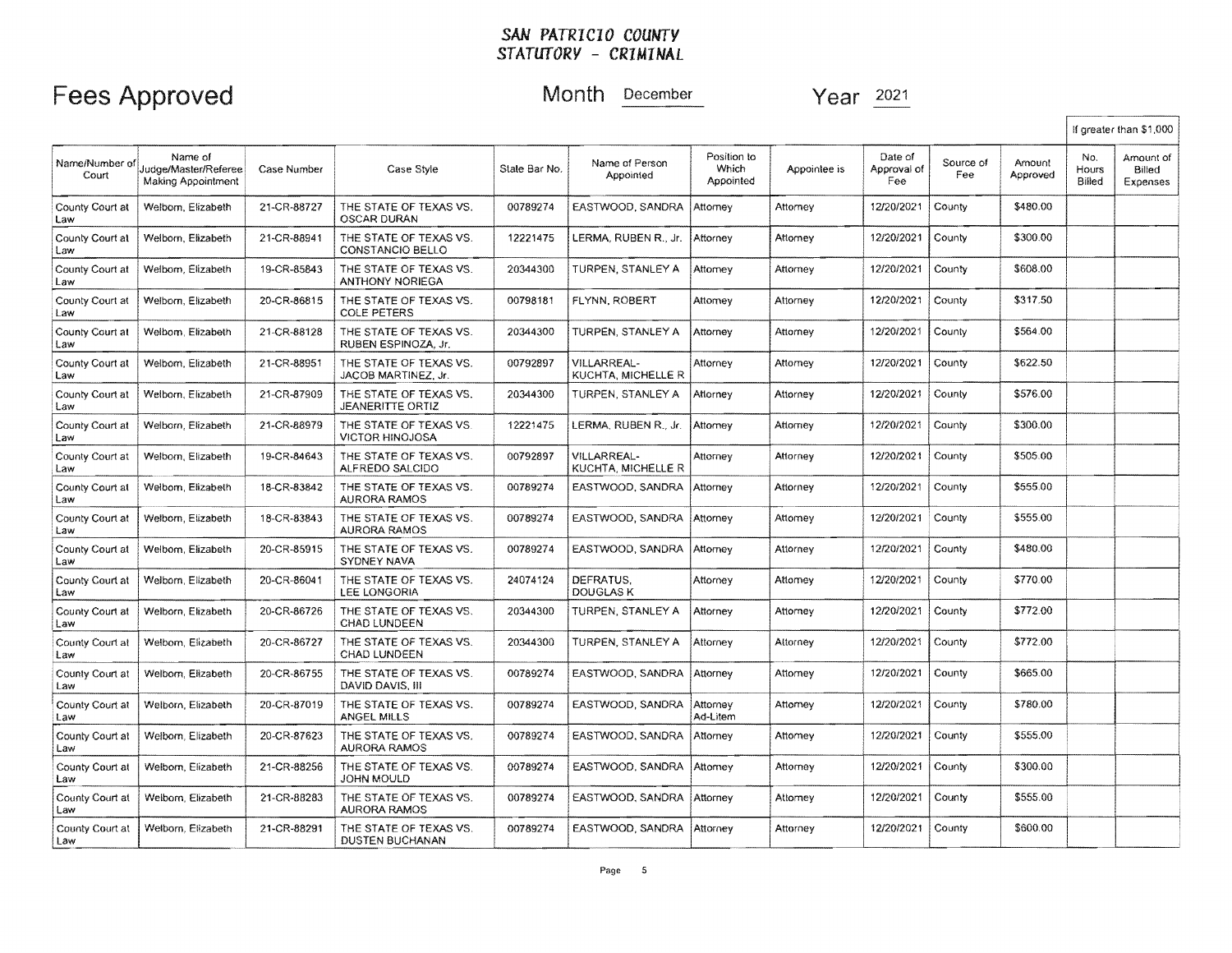## Fees Approved Month **December** Year 2021

|                        |                                                              |             |                                                   |               |                             |                                   |              |                               |                  |                    | If greater than \$1,000 |                                 |  |
|------------------------|--------------------------------------------------------------|-------------|---------------------------------------------------|---------------|-----------------------------|-----------------------------------|--------------|-------------------------------|------------------|--------------------|-------------------------|---------------------------------|--|
| Name/Number o<br>Court | Name of<br>Judge/Master/Referee<br><b>Making Appointment</b> | Case Number | Case Style                                        | State Bar No. | Name of Person<br>Appointed | Position to<br>Which<br>Appointed | Appointee is | Date of<br>Approval of<br>Fee | Source of<br>Fee | Amount<br>Approved | No.<br>Hours<br>Billed  | Amount of<br>Billed<br>Expenses |  |
| County Court at<br>Law | Welborn, Elizabeth                                           | 21-CR-88464 | THE STATE OF TEXAS VS.<br><b>ISMAEL ALDAPE</b>    | 20344300      | TURPEN, STANLEY A           | Attorney                          | Attorney     | 12/20/2021                    | County           | \$769.00           |                         |                                 |  |
| County Court at<br>Law | Welborn, Elizabeth                                           | 21-CR-88473 | THE STATE OF TEXAS VS.<br>KARINA NINO             | 20344300      | TURPEN, STANLEY A           | Attorney                          | Attorney     | 12/20/2021                    | County           | \$446.00           |                         |                                 |  |
| County Court at<br>Law | Welbom, Elizabeth                                            | 21-CR-88505 | THE STATE OF TEXAS VS.<br>KARINA NINO             | 20344300      | TURPEN, STANLEY A           | Attorney                          | Attorney     | 12/20/2021                    | County           | \$516.00           |                         |                                 |  |
| County Court at<br>Law | Welborn, Elizabeth                                           | 21-CR-88506 | THE STATE OF TEXAS VS.<br>KARINA NINO             | 20344300      | TURPEN, STANLEY A           | Attorney                          | Attorney     | 12/20/2021                    | County           | \$446.00           |                         |                                 |  |
| County Court at<br>Law | Welborn, Elizabeth                                           | 21-CR-88610 | THE STATE OF TEXAS VS.<br><b>TOSHA ROSE</b>       | 12221475      | LERMA, RUBEN                | Attorney                          | Attorney     | 12/20/2021                    | County           | \$300.00           |                         |                                 |  |
| County Court at<br>Law | Welbom, Elizabeth                                            | 21-CR-88793 | THE STATE OF TEXAS VS.<br>MARYANN LOPEZ           | 20344300      | TURPEN, STANLEY A           | Attorney                          | Attomey      | 12/20/2021                    | County           | \$872.00           |                         |                                 |  |
| County Court at<br>Law | Welborn, Elizabeth                                           | 21-CR-88794 | THE STATE OF TEXAS VS.<br>MARYANN LOPEZ           | 20344300      | TURPEN, STANLEY A           | Attomey                           | Attomey      | 12/20/2021                    | County           | \$746.00           |                         |                                 |  |
| County Court at<br>Law | Welborn, Elizabeth                                           | 21-CR-88795 | THE STATE OF TEXAS VS.<br>MARYANN LOPEZ           | 20344300      | TURPEN, STANLEY A           | Attorney                          | Attorney     | 12/20/2021                    | County           | \$737.00           |                         |                                 |  |
| County Court at<br>Law | Welborn, Elizabeth                                           | 21-CR-88933 | THE STATE OF TEXAS VS.<br><b>GUADALUPE RIOS</b>   | 20344300      | TURPEN, STANLEY A           | Attorney                          | Attomey      | 12/20/2021                    | County           | \$359.00           |                         |                                 |  |
| County Court at<br>Law | Welborn, Elizabeth                                           | 21-CR-88940 | THE STATE OF TEXAS VS.<br><b>VANITY SYMPSON</b>   | 00789274      | EASTWOOD, SANDRA            | Attorney                          | Attorney     | 12/20/2021                    | County           | \$570.00           |                         |                                 |  |
| County Court at<br>Law | Welborn, Elizabeth                                           | 21-CR-88947 | THE STATE OF TEXAS VS.<br><b>MCKENNA OLIVER</b>   | 20344300      | TURPEN, STANLEY A           | Attorney                          | Attomey      | 12/20/2021                    | County           | \$493.00           |                         |                                 |  |
| County Court at<br>Law | Welborn, Elizabeth                                           | 21-CR-89067 | THE STATE OF TEXAS VS.<br>DESTINY FOLLOWELL       | 00789274      | EASTWOOD, SANDRA            | Attorney                          | Attorney     | 12/20/2021                    | County           | \$370.00           |                         |                                 |  |
| County Court at<br>Law | Welborn, Elizabeth                                           | 21-CR-89091 | THE STATE OF TEXAS VS.<br>JUAN SOLIZ, Jr.         | 20344300      | TURPEN, STANLEY A           | Attorney                          | Attorney     | 12/20/2021                    | County           | \$520.00           |                         |                                 |  |
| County Court at<br>Law | Welborn, Elizabeth                                           | 21-CR-89300 | THE STATE OF TEXAS VS.<br><b>EDUARDO GUEL</b>     | 20344300      | TURPEN, STANLEY A           | Attornev                          | Attorney     | 12/20/2021                    | County           | \$761.00           |                         |                                 |  |
| County Court at<br>Law | Welborn, Elizabeth                                           | 20-CR-87503 | THE STATE OF TEXAS VS.<br>ROBERTO JARAMILLO, Jr.  | 00789274      | EASTWOOD, SANDRA            | Attorney                          | Attomey      | 12/22/2021                    | County           | \$370.00           |                         |                                 |  |
| County Court at<br>Law | Welborn, Elizabeth                                           | 20-CR-87126 | THE STATE OF TEXAS VS.<br><b>VERONICA SANCHEZ</b> | 12221475      | LERMA, RUBEN R., Jr.        | Attorney                          | Attomey      | 12/27/2021                    | County           | \$300.00           |                         |                                 |  |
| County Court at<br>Law | Welborn, Elizabeth                                           | 20-CR-87194 | THE STATE OF TEXAS VS.<br><b>ENRIQUE MARTINEZ</b> | 24037766      | ZAPATA, RICHARD D.          | Attorney                          | Attorney     | 12/28/2021                    | County           | \$460.00           |                         |                                 |  |
| County Court at<br>Law | Welborn, Elizabeth                                           | 21-CR-88267 | THE STATE OF TEXAS VS.<br>MARQUAVION CHAPMAN      | 07806350      | <b>GEORGE, MICHAEL D</b>    | Attorney                          | Attorney     | 12/28/2021                    | County           | \$874.00           |                         |                                 |  |
| County Court at<br>Law | Welborn, Elizabeth                                           | 20-CR-86963 | THE STATE OF TEXAS VS.<br>ERNESTO PEREZ, Jr.      | 00794698      | STOLLEY, MARK W.            | Attorney                          | Attorney     | 12/28/2021                    | County           | \$380.00           |                         |                                 |  |
| County Court at<br>.aw | Welborn, Elizabeth                                           | 21-CR-88463 | THE STATE OF TEXAS VS.<br><b>ISMAEL ALDAPE</b>    | 20344300      | TURPEN, STANLEY A           | Attorney                          | Attorney     | 12/28/2021                    | County           | \$741.00           |                         |                                 |  |
| County Court at<br>Law | Welborn, Elizabeth                                           | 21-CR-87646 | THE STATE OF TEXAS VS.<br>SAVANAH LONGORIA        | 00794698      | STOLLEY, MARK W.            | Attorney                          | Attorney     | 12/28/2021                    | County           | \$502.50           |                         |                                 |  |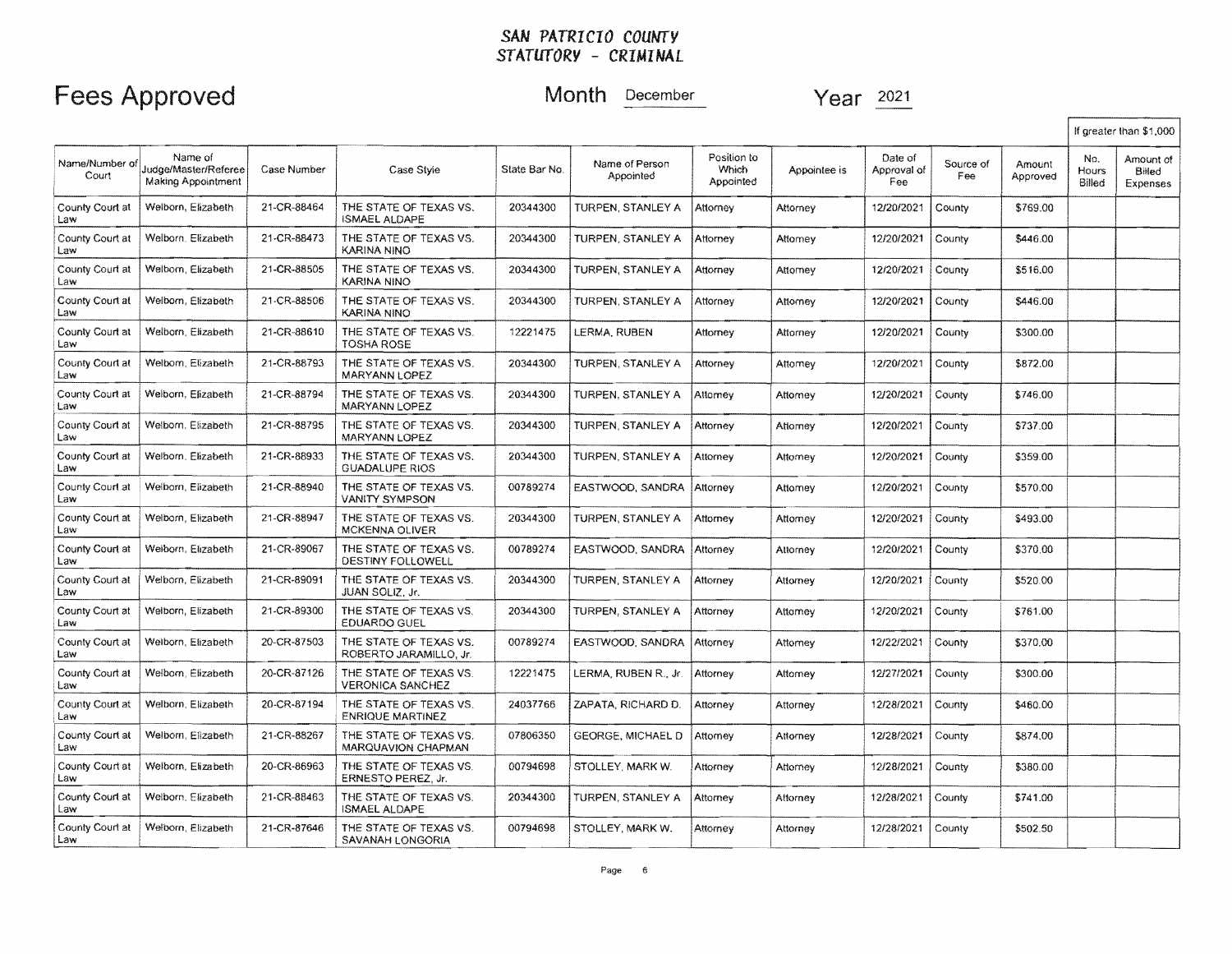# Fees Approved Month December Year 2021

| If greater than \$1,000  |                                                              |             |                                                     |               |                             |                                   |              |                               |                  |                    |                        |                                 |
|--------------------------|--------------------------------------------------------------|-------------|-----------------------------------------------------|---------------|-----------------------------|-----------------------------------|--------------|-------------------------------|------------------|--------------------|------------------------|---------------------------------|
| Name/Number of<br>Court  | Name of<br>Judge/Master/Referee<br><b>Making Appointment</b> | Case Number | Case Style                                          | State Bar No. | Name of Person<br>Appointed | Position to<br>Which<br>Appointed | Appointee is | Date of<br>Approval of<br>Fee | Source of<br>Fee | Amount<br>Approved | No.<br>Hours<br>Billed | Amount of<br>Billed<br>Expenses |
| County Court at<br>l Law | Welborn, Elizabeth                                           | 21-CR-87647 | THE STATE OF TEXAS VS.<br>SAVANAH LONGORIA          | 00794698      | STOLLEY, MARK W.            | Attomey                           | Attomey      | 12/28/2021   County           |                  | \$70.00            |                        |                                 |
| County Court at<br>Law   | Welborn, Elizabeth                                           | 21-CR-88249 | THE STATE OF TEXAS VS.<br>ALEXIS ARRIAGA            | 24029760      | PALACIOS, ANDREW            | Attomey                           | Attomey      | 12/28/2021   County           |                  | \$427.50           |                        |                                 |
| County Court at<br>⊺Law  | Welborn, Elizabeth                                           | 21-CR-89108 | THE STATE OF TEXAS VS.<br><b>BENTURA VILLALOBOS</b> | 07806350      | GEORGE, MICHAEL D           | Attomey                           | Attomey      | 12/28/2021   County           |                  | \$884.50           |                        |                                 |
| County Court at<br>Law   | Welborn, Elizabeth                                           | 21-CR-89328 | THE STATE OF TEXAS VS.<br>BENTURA VILLALOBOS        | 07806350      | GEORGE, MICHAEL D           | Attorney                          | Attorney     | 12/28/2021                    | County           | \$105.00           |                        |                                 |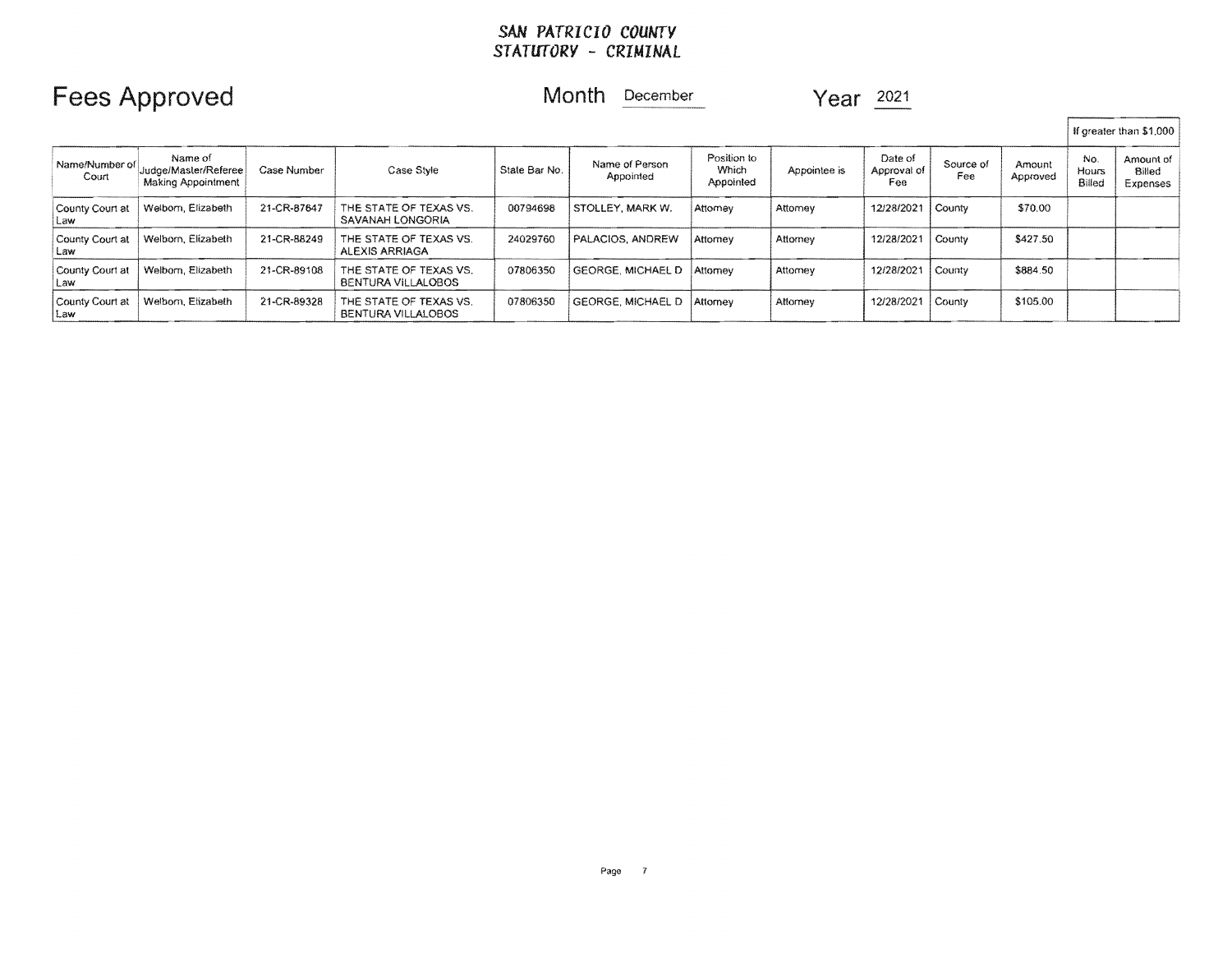## Appointments Approved Month December Year 2021

| Name/Number of<br>Court | Name of<br>Judge/Master/Referee<br><b>Making Appointment</b> | Case Number | Case Style                                          | State Bar No. | Name of Person<br>Appointed                         | Position to Which<br>Appointed | Appointee is | Date of<br>Appointment |
|-------------------------|--------------------------------------------------------------|-------------|-----------------------------------------------------|---------------|-----------------------------------------------------|--------------------------------|--------------|------------------------|
| County Court at<br>Law  | Welborn, Elizabeth                                           | 21-CR-89351 | THE STATE OF TEXAS VS. NATHAN<br><b>NORMAN</b>      | 00794698      | STOLLEY, MARK W.                                    | Attorney                       | Attorney     | 12/01/2021             |
| County Court at<br>Law  | Welborn, Elizabeth                                           | 21-CR-89328 | THE STATE OF TEXAS VS. BENTURA<br><b>VILLALOBOS</b> | 07806350      | <b>GEORGE, MICHAEL</b><br>D.                        | Attorney                       | Attorney     | 12/02/2021             |
| County Court at<br>Law  | Welborn, Elizabeth                                           | 21-CR-89128 | THE STATE OF TEXAS VS. DAVID<br><b>GUERRA</b>       | 00789274      | EASTWOOD.<br>SANDRA                                 | Attorney                       | Attorney     | 12/09/2021             |
| County Court at<br>Law  | Welborn, Elizabeth                                           | 21-CR-89215 | THE STATE OF TEXAS VS. CORNELIO<br><b>RIOS</b>      | 20344300      | <b>TURPEN, STANLEY</b><br>А                         | Attorney                       | Attorney     | 12/09/2021             |
| County Court at<br>Law  | Welborn, Elizabeth                                           | 21-CR-88573 | THE STATE OF TEXAS VS. LORIE<br><b>RIOS</b>         | 20344300      | TURPEN, STANLEY<br>A                                | Attorney                       | Attorney     | 12/09/2021             |
| County Court at<br>Law  | Welborn, Elizabeth                                           | 21-CR-89167 | THE STATE OF TEXAS VS. ANGELA<br><b>NORMAN</b>      | 24074124      | DEFRATUS.<br>DOUGLAS K                              | Attorney                       | Attorney     | 12/09/2021             |
| County Court at<br>Law  | Welborn, Elizabeth                                           | 21-CR-89168 | THE STATE OF TEXAS VS, ANGELA<br><b>NORMAN</b>      | 24074124      | DEFRATUS.<br><b>DOUGLAS K</b>                       | Attorney                       | Attorney     | 12/09/2021             |
| County Court at<br>Law  | Welborn, Elizabeth                                           | 21-CR-89169 | THE STATE OF TEXAS VS. ANGELA<br><b>NORMAN</b>      | 24074124      | DEFRATUS.<br>DOUGLAS K                              | Attorney                       | Attorney     | 12/09/2021             |
| County Court at<br>Law  | Welborn, Elizabeth                                           | 21-CR-89161 | THE STATE OF TEXAS VS. SHANE<br>LAW                 | 50511851      | <b>GRAHAM, CORETTA</b>                              | Attorney                       | Attorney     | 12/09/2021             |
| County Court at<br>Law  | Welborn, Elizabeth                                           | 21-CR-89285 | THE STATE OF TEXAS VS. ARNULFO<br>FONSECA, Jr.      | 24000681      | MADRIGAL.<br><b>MELISSA K</b>                       | Attorney                       | Attorney     | 12/09/2021             |
| County Court at<br>Law  | Welborn, Elizabeth                                           | 21-CR-89178 | THE STATE OF TEXAS VS. JOSEPH<br><b>COULTER</b>     | 00794698      | STOLLEY, MARK W.                                    | Attorney                       | Attorney     | 12/09/2021             |
| County Court at<br>Law  | Welborn, Elizabeth                                           | 21-CR-89175 | THE STATE OF TEXAS VS. ORLANDO<br><b>GUTIERREZ</b>  | 24037766      | ZAPATA, RICHARD<br>D.                               | Attorney                       | Attorney     | 12/09/2021             |
| County Court at<br>Law  | Welborn, Elizabeth                                           | 21-CR-88556 | THE STATE OF TEXAS VS. SAMUEL<br><b>BLAIR</b>       | 24100850      | LEON, ROB                                           | Attorney                       | Attorney     | 12/09/2021             |
| County Court at<br>Law  | Welborn, Elizabeth                                           | 18-CR-83418 | THE STATE OF TEXAS VS, JAVIER<br>LOPEZ              | 00792897      | <b>VILLARREAL-</b><br><b>KUCHTA, MICHELLE</b><br>R. | Attorney                       | Attorney     | 12/10/2021             |
| County Court at<br>Law  | Welborn, Elizabeth                                           | 18-CR-83419 | THE STATE OF TEXAS VS. JAVIER<br>LOPEZ              | 00792897      | <b>VILLARREAL-</b><br>KUCHTA, MICHELLE<br>R         | Attorney                       | Attorney     | 12/10/2021             |
| County Court at<br>Law  | Welborn, Elizabeth                                           | 18-CR-83420 | THE STATE OF TEXAS VS. JAVIER<br><b>LOPEZ</b>       | 00792897      | <b>VILLARREAL-</b><br>KUCHTA, MICHELLE<br>R.        | Attorney                       | Attorney     | 12/10/2021             |
| County Court at<br>Law  | Welborn, Elizabeth                                           | 18-CR-83421 | THE STATE OF TEXAS VS. JAVIER<br>LOPEZ              | 00792897      | <b>VILLARREAL-</b><br>KUCHTA, MICHELLE<br>R         | Attorney                       | Attorney     | 12/10/2021             |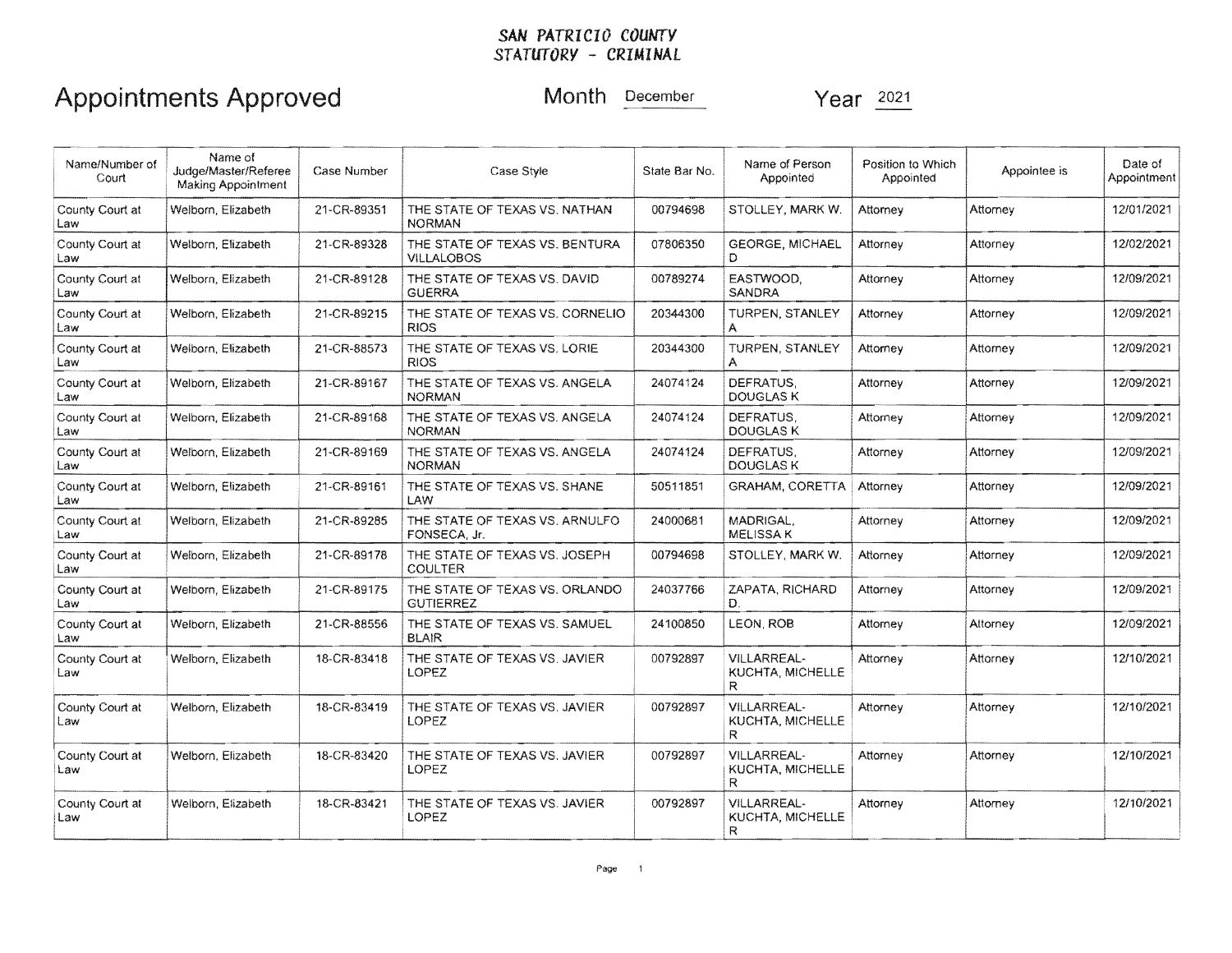# Appointments Approved Month December Year 2021

| Name/Number of<br>Court | Name of<br>Judge/Master/Referee<br><b>Making Appointment</b> | Case Number | Case Style                                         | State Bar No. | Name of Person<br>Appointed                  | Position to Which<br>Appointed | Appointee is | Date of<br>Appointment |
|-------------------------|--------------------------------------------------------------|-------------|----------------------------------------------------|---------------|----------------------------------------------|--------------------------------|--------------|------------------------|
| County Court at<br>Law  | Welborn, Elizabeth                                           | 18-CR-83422 | THE STATE OF TEXAS VS. JAVIER<br>LOPEZ             | 00792897      | VILLARREAL-<br>KUCHTA, MICHELLE<br>R         | Attorney                       | Attorney     | 12/10/2021             |
| County Court at<br>Law  | Welborn, Elizabeth                                           | 18-CR-83423 | THE STATE OF TEXAS VS. JAVIER<br>LOPEZ             | 00792897      | <b>VILLARREAL-</b><br>KUCHTA, MICHELLE<br>R. | Attorney                       | Attorney     | 12/10/2021             |
| County Court at<br>Law  | Welborn, Elizabeth                                           | 18-CR-83424 | THE STATE OF TEXAS VS. JAVIER<br>LOPEZ             | 00792897      | VILLARREAL-<br>KUCHTA, MICHELLE<br>R.        | Attorney                       | Attorney     | 12/10/2021             |
| County Court at<br>Law  | Welborn, Elizabeth                                           | 18-CR-83425 | THE STATE OF TEXAS VS. JAVIER<br>LOPEZ             | 00792897      | VILLARREAL-<br>KUCHTA, MICHELLE<br>R.        | Attorney                       | Attorney     | 12/10/2021             |
| County Court at<br>Law  | Welborn, Elizabeth                                           | 21-CR-89106 | THE STATE OF TEXAS VS.<br>STEPHANIE GEORGE-CLIFTON | 00794698      | STOLLEY, MARK W.                             | Attorney                       | Attorney     | 12/13/2021             |
| County Court at<br>Law  | Welborn, Elizabeth                                           | 21-CR-89287 | THE STATE OF TEXAS VS. JESSICA<br><b>GARCIA</b>    | 00792897      | VILLARREAL-<br>KUCHTA, MICHELLE<br>R.        | Attorney                       | Attorney     | 12/13/2021             |
| County Court at<br>Law  | Welborn, Elizabeth                                           | 21-CR-89254 | THE STATE OF TEXAS VS. JESUS<br>GARCIA             | 00792897      | VILLARREAL-<br>KUCHTA. MICHELLE<br>R         | Attorney                       | Attorney     | 12/13/2021             |
| County Court at<br>Law  | Welborn, Elizabeth                                           | 19-CR-85641 | THE STATE OF TEXAS VS. LAUREN<br>WHITLEY           | 00798181      | FLYNN, ROBERT                                | Attorney                       | Attorney     | 12/13/2021             |
| County Court at<br>Law  | Welborn, Elizabeth                                           | 19-CR-85642 | THE STATE OF TEXAS VS. LAUREN<br>WHITLEY           | 00798181      | <b>FLYNN, ROBERT</b>                         | Attorney                       | Attorney     | 12/13/2021             |
| County Court at<br>Law  | Welborn, Elizabeth                                           | 19-CR-85728 | THE STATE OF TEXAS VS. LAUREN<br>WHITLEY           | 00798181      | FLYNN, ROBERT                                | Attorney                       | Attomey      | 12/13/2021             |
| County Court at<br>Law  | Welborn, Elizabeth                                           | 21-CR-89186 | THE STATE OF TEXAS VS. JEZEBELLE<br>ARELLANO       | 07806350      | <b>GEORGE, MICHAEL</b>                       | Attorney                       | Attorney     | 12/13/2021             |
| County Court at<br>Law  | Welborn, Elizabeth                                           | 21-CR-89253 | THE STATE OF TEXAS VS. PATRICK<br><b>HECHLER</b>   | 24037766      | ZAPATA, RICHARD<br>D                         | Attorney                       | Attorney     | 12/13/2021             |
| County Court at<br>Law  | Welborn, Elizabeth                                           | 21-CR-89224 | THE STATE OF TEXAS VS. ROBERT<br>NORMAN, Jr.       | 00789274      | EASTWOOD.<br><b>SANDRA</b>                   | Attorney                       | Attorney     | 12/13/2021             |
| County Court at<br>Law  | Welborn, Elizabeth                                           | 21-CR-89242 | THE STATE OF TEXAS VS. LEROY<br>CANTU              | 00798181      | FLYNN, ROBERT                                | Attorney                       | Attorney     | 12/13/2021             |
| County Court at<br>Law  | Welborn, Elizabeth                                           | 21-CR-88857 | THE STATE OF TEXAS VS. ANDREW<br>RUIZ.             | 24037766      | ZAPATA, RICHARD<br>D.                        | Attorney                       | Attorney     | 12/13/2021             |
| County Court at<br>Law  | Welborn, Elizabeth                                           | 21-CR-88981 | THE STATE OF TEXAS VS. JAIME<br><b>GARCIA</b>      | 24074124      | DEFRATUS.<br><b>DOUGLAS K</b>                | Attorney                       | Attorney     | 12/14/2021             |

 $\sim$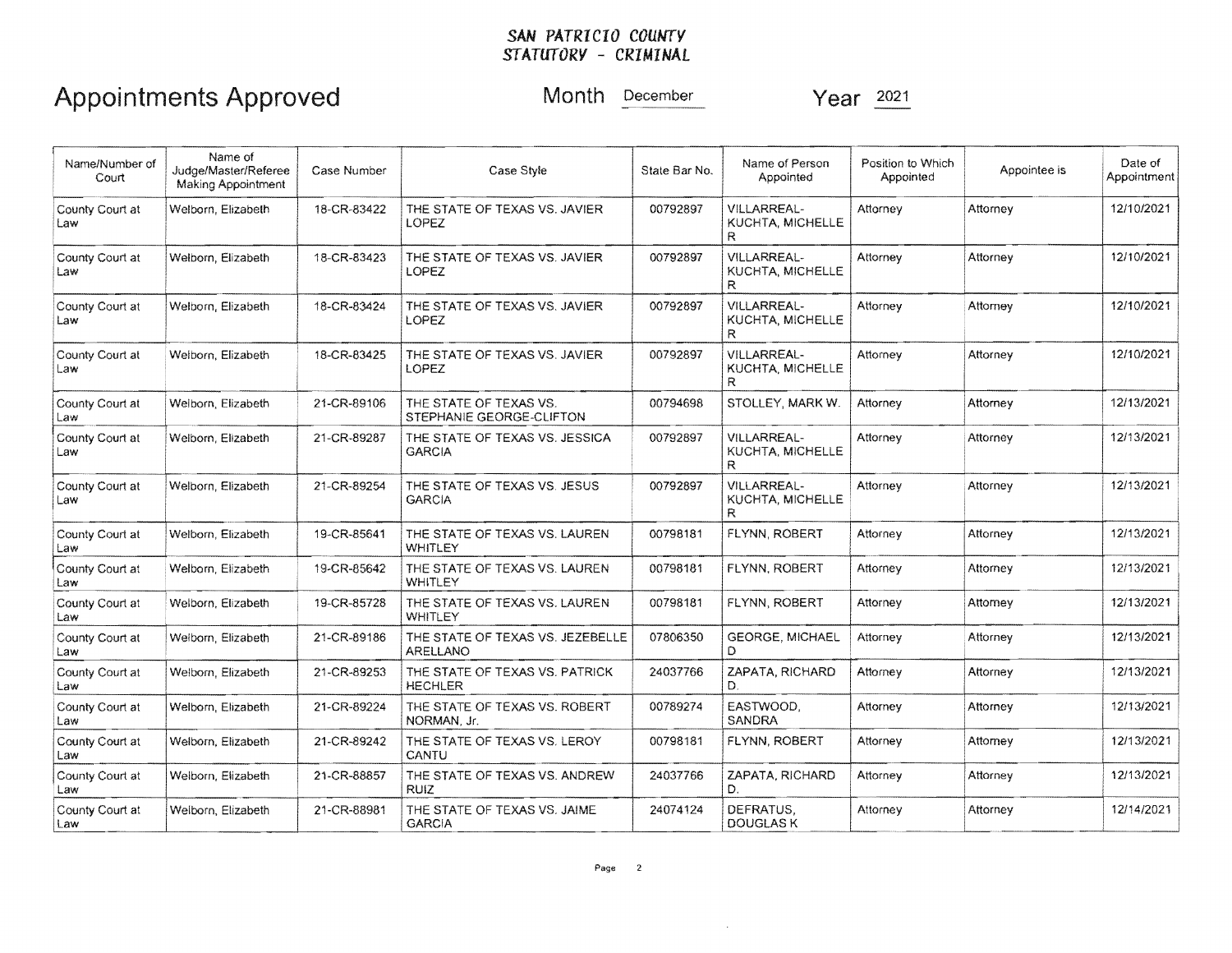# Appointments Approved Month **December** Year  $\frac{2021}{2021}$

 $\begin{picture}(180,10) \put(0,0){\vector(1,0){100}} \put(0,0){\vector(1,0){100}} \put(0,0){\vector(1,0){100}} \put(0,0){\vector(1,0){100}} \put(0,0){\vector(1,0){100}} \put(0,0){\vector(1,0){100}} \put(0,0){\vector(1,0){100}} \put(0,0){\vector(1,0){100}} \put(0,0){\vector(1,0){100}} \put(0,0){\vector(1,0){100}} \put(0,0){\vector(1,0){100}} \put(0,0){\vector($ 

| Name/Number of<br>Court | Name of<br>Judge/Master/Referee<br>Making Appointment | Case Number | Case Style                                        | State Bar No. | Name of Person<br>Appointed   | Position to Which<br>Appointed | Appointee is | Date of<br>Appointment |
|-------------------------|-------------------------------------------------------|-------------|---------------------------------------------------|---------------|-------------------------------|--------------------------------|--------------|------------------------|
| County Court at<br>Law  | Welborn, Elizabeth                                    | 21-CR-88982 | THE STATE OF TEXAS VS. JAIME<br><b>GARCIA</b>     | 24074124      | DEFRATUS.<br>DOUGLAS K        | Attorney                       | Attorney     | 12/14/2021             |
| County Court at<br>Law  | Welborn, Elizabeth                                    | 21 CR-89344 | THE STATE OF TEXAS VS. VICTORIA<br><b>FUENTES</b> | 24037766      | ZAPATA, RICHARD<br>D.         | Attorney                       | Attorney     | 12/15/2021             |
| County Court at<br>Law  | Welborn, Elizabeth                                    | 19-CR-84994 | THE STATE OF TEXAS VS. TYLER<br>MARTIN            | 24000681      | MADRIGAL.<br><b>MELISSA K</b> | Attorney                       | Attorney     | 12/15/2021             |
| County Court at<br>Law  | Welborn, Elizabeth                                    | 20-CR-86089 | THE STATE OF TEXAS VS. SETH<br><b>HENDRYX</b>     | 24074124      | DEFRATUS.<br>DOUGLAS K        | Attorney                       | Attorney     | 12/21/2021             |
| County Court at<br>Law  | Welborn, Elizabeth                                    | 22-CR-89467 | THE STATE OF TEXAS VS. MARK<br>SALDANA            | 24029760      | PALACIOS.<br><b>ANDREW</b>    | Attorney                       | Attorney     | 12/22/2021             |
| County Court at<br>Law  | Welborn, Elizabeth                                    | 21-CR-89384 | THE STATE OF TEXAS VS. ANTHONY<br>QUINTANILLA     | 12221475      | LERMA, RUBEN R.,<br>Jr.       | Attorney                       | Attorney     | 12/22/2021             |
| County Court at<br>Law  | Welborn, Elizabeth                                    | 21-CR-89411 | THE STATE OF TEXAS VS. JESSICA<br>TORRES          | 24037766      | ZAPATA, RICHARD               | Attorney                       | Attorney     | 12/22/2021             |
| County Court at<br>Law  | Welborn, Elizabeth                                    | 20-CR-86755 | THE STATE OF TEXAS VS. DAVID<br>DAVIS, III        | 00789274      | EASTWOOD.<br><b>SANDRA</b>    | Attorney                       | Attorney     | 12/28/2021             |
| County Court at<br>Law  | Welborn, Elizabeth                                    | 20-CR-87609 | THE STATE OF TEXAS VS. PEDRO<br>VILLARREAL        | 24000668      | STORY, JAMES, II              | Attorney                       | Attorney     | 12/28/2021             |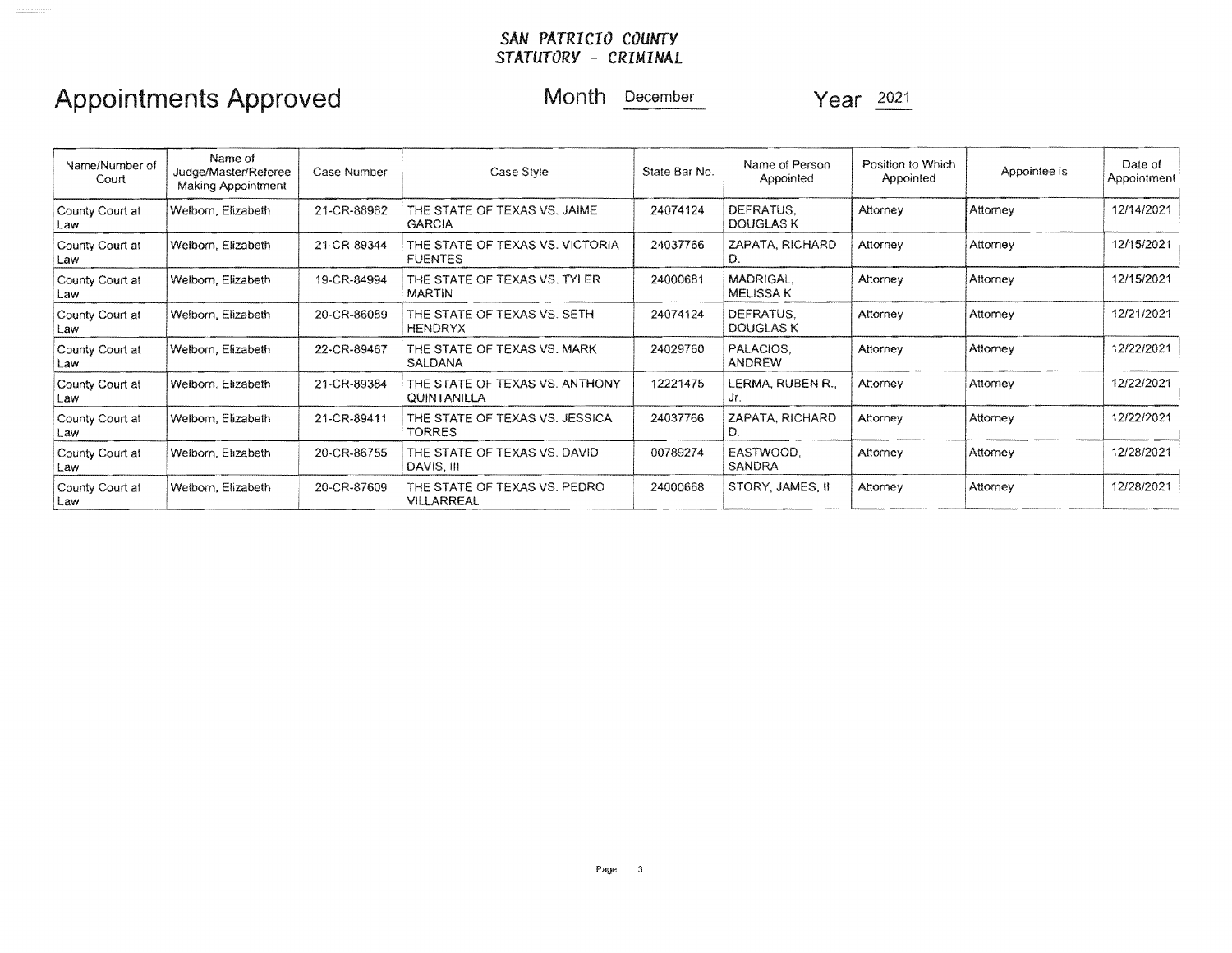## Fees Approved Month December 2021

|                         |                                                       |             |            |               |                             |                                          |              |                               |                  |                    |                        | If greater than \$1,000         |
|-------------------------|-------------------------------------------------------|-------------|------------|---------------|-----------------------------|------------------------------------------|--------------|-------------------------------|------------------|--------------------|------------------------|---------------------------------|
| Name/Number of<br>Court | Name of<br>Judge/Master/Referee<br>Making Appointment | Case Number | Case Style | State Bar No. | Name of Person<br>Appointed | Position to<br><b>Which</b><br>Appointed | Appointee is | Date of<br>Approval of<br>Fee | Source of<br>Fee | Amount<br>Approved | No.<br>Hours<br>Billed | Amount of<br>Billed<br>Expenses |
|                         |                                                       |             |            |               |                             |                                          |              |                               |                  |                    |                        |                                 |